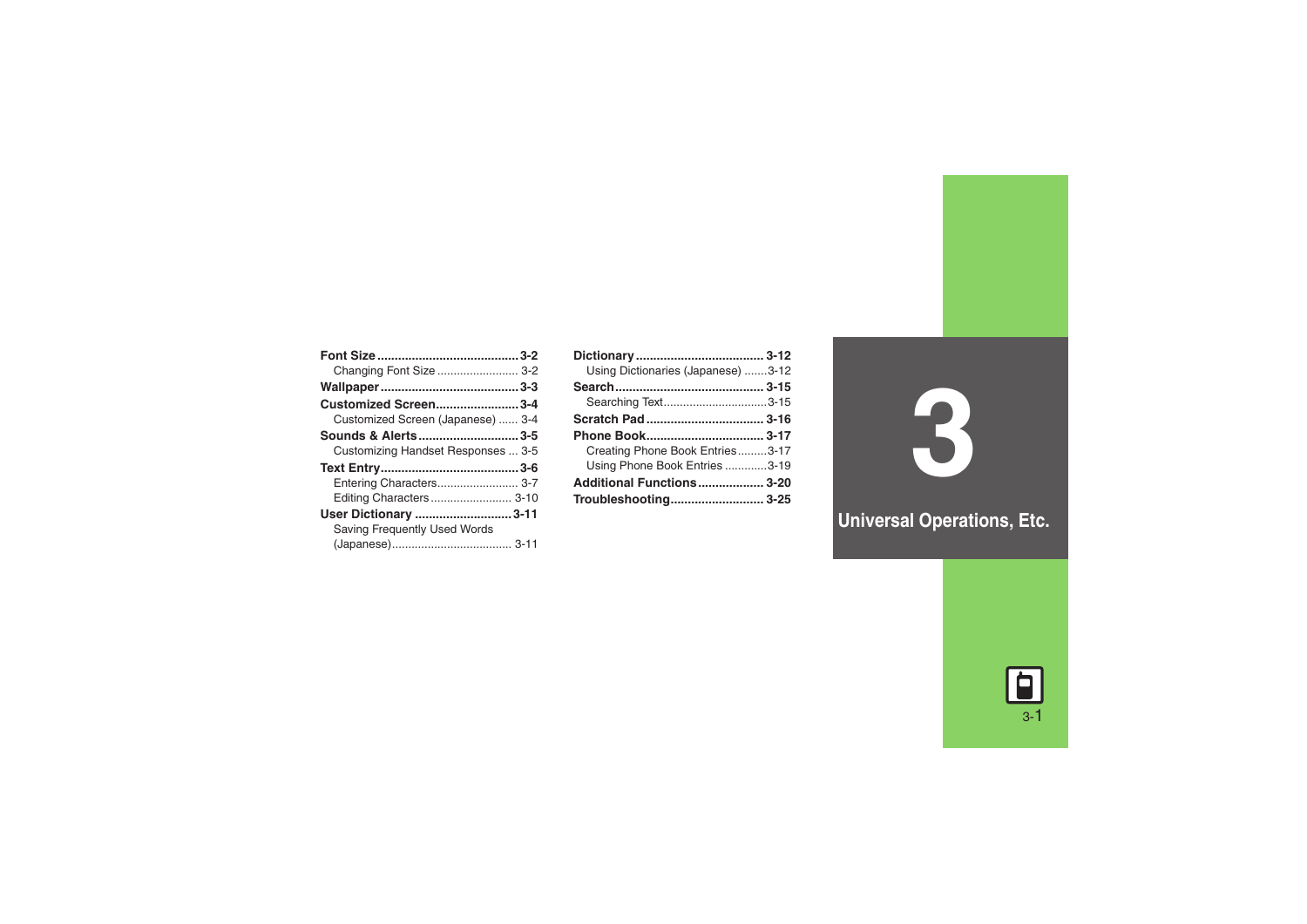3-2

## <span id="page-1-1"></span>**Changing Font Size**

<span id="page-1-0"></span>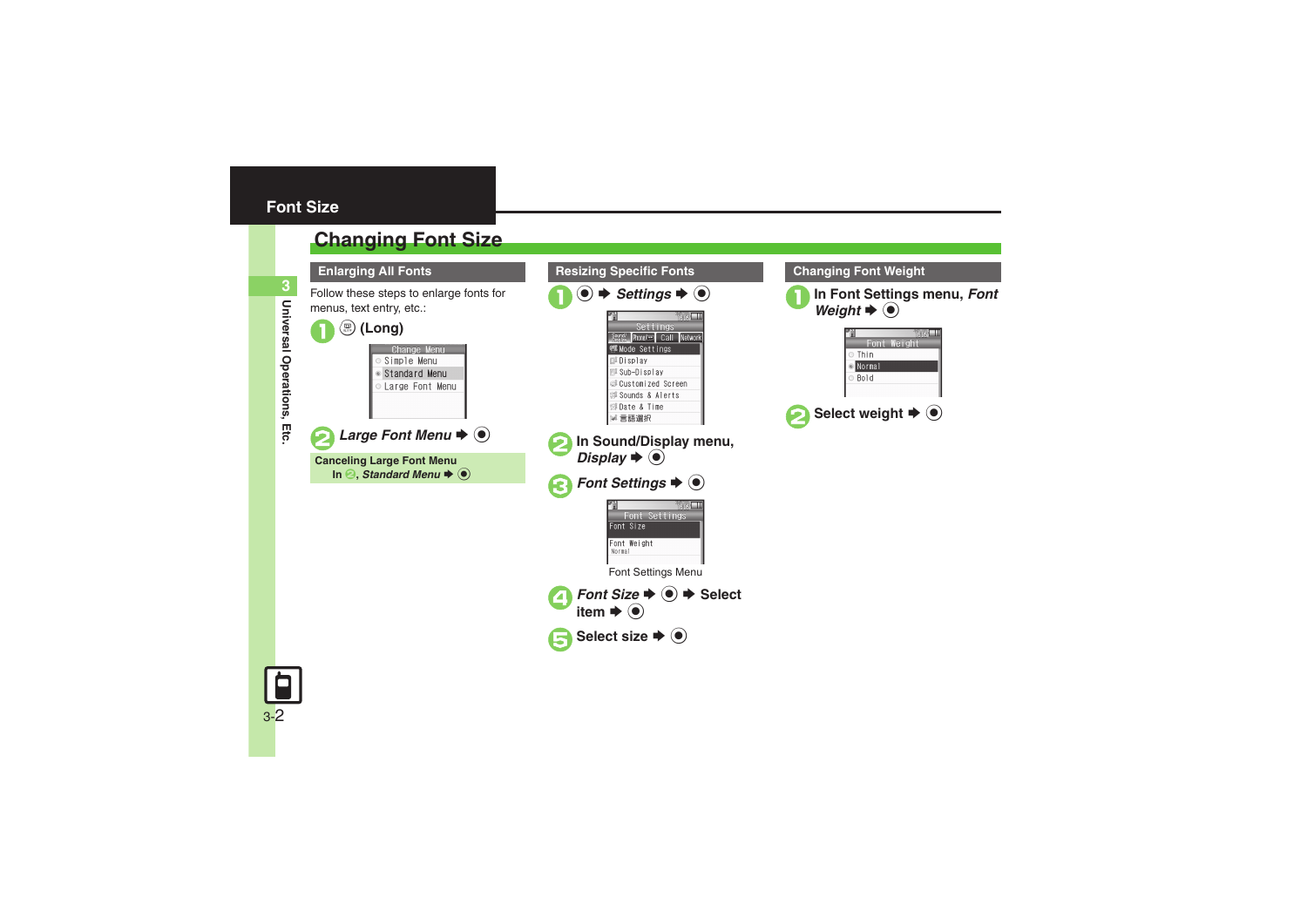## **Wallpaper**

**texable > Settings**  $\Rightarrow$  **6**  $\Rightarrow$  **In Sound/Display menu,** *Display*  $\blacktriangleright$   $\odot$ 

*Wallpaper*  $\blacklozenge$   $\odot$ 

|                     |           | <b>LSTE</b> |
|---------------------|-----------|-------------|
|                     | Wallpaper |             |
| Preset Pictures     |           |             |
| Pictures            |           |             |
| <b>DCIM</b>         |           |             |
| Flash®              |           |             |
| Chara Time          |           |             |
| Slide W paper       |           |             |
| Other Documents     |           |             |
| Customized Screen   |           |             |
| Search by Y! Keitai |           |             |
| Blank               |           |             |
|                     |           |             |

Wallpaper Menu

Select folder  $\blacktriangleright$  ( $\blacklozenge$ )

## Select file  $\blacktriangleright$   $\textcircled{\scriptsize{\bullet}}$

 $\left( \bullet \right)$ 

- Some files may not be usable.
- . Omit the next step when *Preset Pictures* is selected in  $\Theta$ .
- $\bullet$  Use  $\circledS$  to zoom in/out or press  $\circledS$  to rotate.



<span id="page-2-0"></span>

Set Slide Show to appear in Standby. Some images may not appear.



- Select sub folder  $\div$  **(** $\bullet$ **)**  $\div$  $r \blacktriangleright @$ 
	- . Omit steps for sub folder if none is applicable.

**If There is No Image in Set Folder** . Preset images appear. **Using Preset Images In ©, Preset Pictures**  $\blacklozenge$  **(** $\blacklozenge$ **) Changing Pattern In ②, Pattern Setting**  $\blacktriangleright$  **⑥ → Select pattern**  $\blacktriangleright$   $\odot$ ■ To check patterns, select one and

press  $\circledcirc$ .

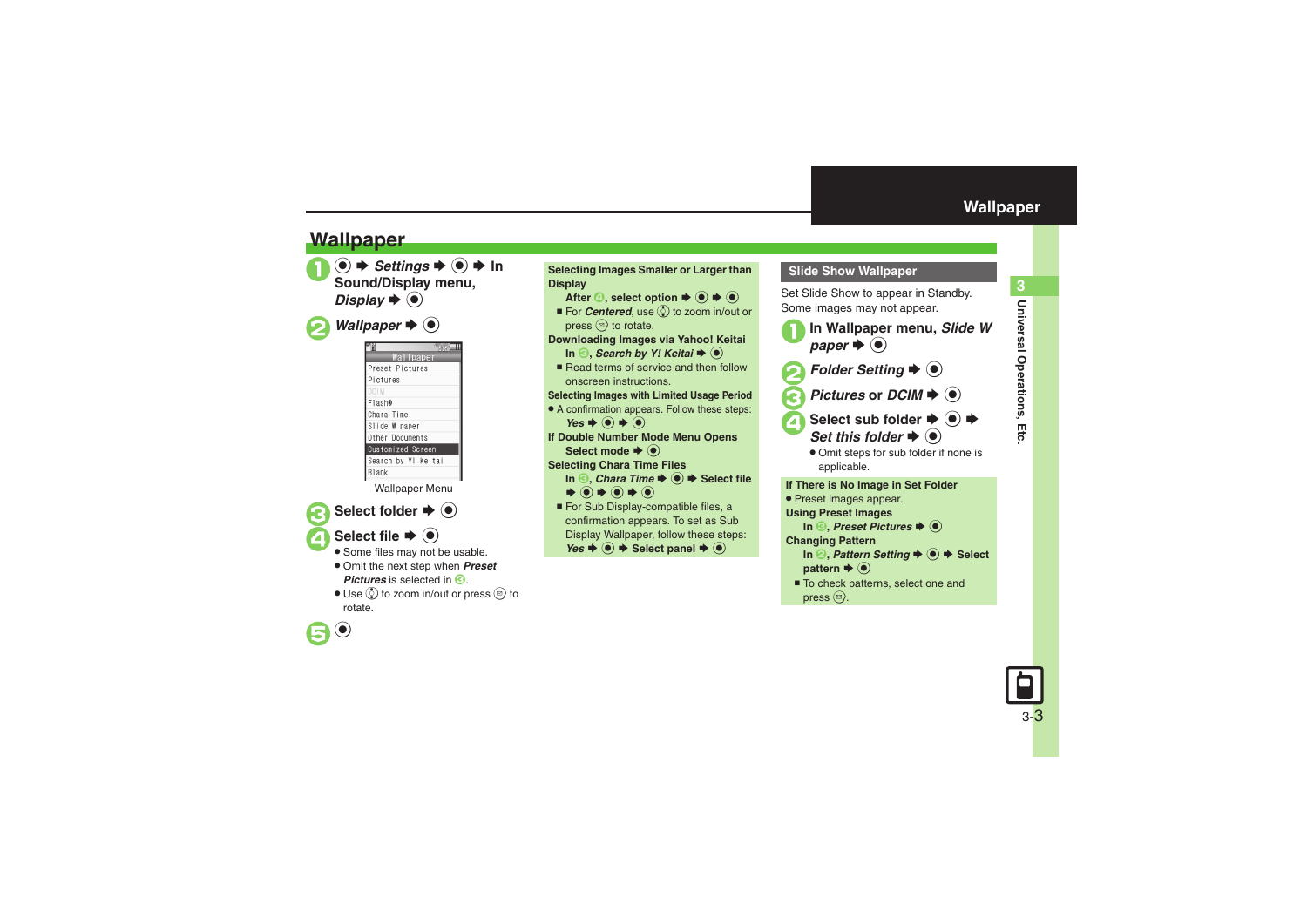## <span id="page-3-1"></span><span id="page-3-0"></span>**Customized Screen (Japanese)**



### **Downloading Customized Screens Customized Screen Setup**

Read information (price, etc.) on Customized Screen download page.

1 **●** *Data Folder*  $\rightarrow$  **●** *Customized Screen*  $\rightarrow$  **●** 



Customized Screen Menu



. Follow onscreen instructions.



1**In Customized Screen menu, select Customized Screen**  $\blacklozenge$ 



### **Applying Fee-Based Customized Screen**

- If Contents Key is required, follow these steps:
	- After  $\textbf{0}$ ,  $\textbf{0} \rightarrow \text{Yes} \rightarrow \textbf{0}$
- $\blacksquare$  Read terms of service and then follow onscreen instructions.



**Universal Operations, Etc.**

Etc

Universal Operations,

**3**

<sup>6</sup>® [Canceling Customized Screen](#page-19-1) ● [Canceling Customized Screen unconditionally](#page-19-2) ● [Deleting Customized Screens](#page-19-3) ● Accessing Customized Screen [source sites](#page-19-4) (**[P.3-20](#page-19-1)**)

3-4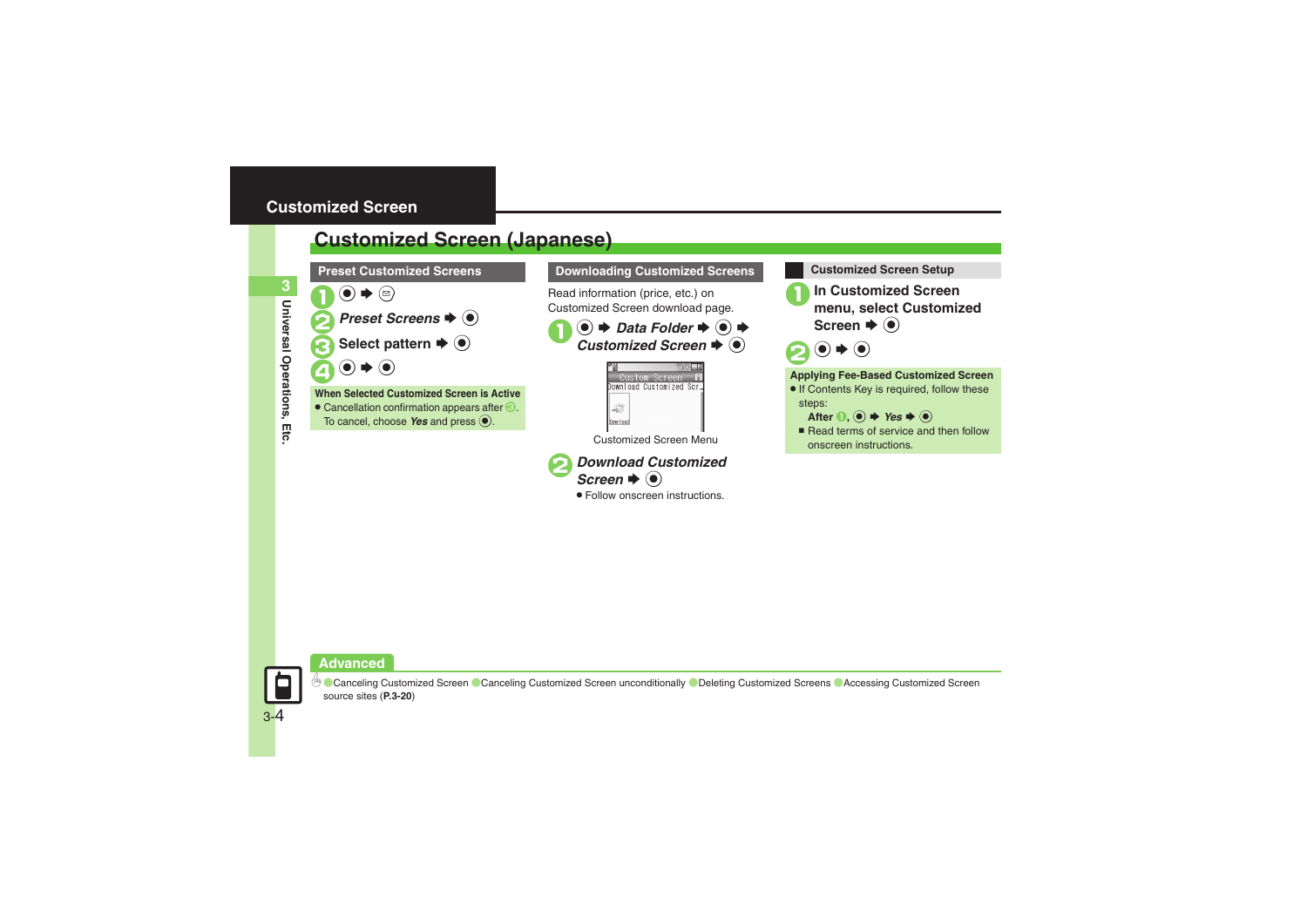## <span id="page-4-1"></span>**Customizing Handset Responses**

**●**  $\rightarrow$ *Settings* $\rightarrow$  **●**  $\rightarrow$  **In Sound/Display menu,** *Sounds & Alerts*  $\blacklozenge$ 



Sounds & Alerts Menu



*Ringtone/videos*  $\blacklozenge$   $\odot$ 

Select item  $\blacktriangleright$   $\odot$ 

 For *For New Message*, etc., select Assign Tone and press  $\odot$ .



**Select tone/file**  $\blacktriangleright$  **(** $\blacklozenge$ **)** 

**Ringtone Setting Ring Time for Incoming Mail, etc.** After  $\textcircled{\textbf{3}}$ , *Duration*  $\textup{\textbf{4}}$  ( $\textcircled{\textbf{6}}$ )  $\textup{\textbf{4}}$  Enter time  $\blacktriangleright$   $\textcircled{\scriptsize{\textcircled{\small{}}}}$ **Playing Video for Incoming Transmissions**  $\text{In} \textcircled{4}$ , *Videos*  $\Rightarrow$   $\textcircled{4}$   $\Rightarrow$  Select file  $\Rightarrow$   $\textcircled{6}$ **If Portion of File Content is Specifiable**  $\bullet$  After  $\bigcirc$ , start point selection window opens. Follow these steps: **Select start point**  $\blacklozenge$  $\textcircleddiamond}$ **Selecting Files with Limited Usage Period** . A confirmation appears. Choose *Yes* and  $pres \odot$  to proceed.

> **Machi-Uta® Service Registration (Japanese)**

Use Machi-Uta® to play music instead of the standard ringback tone for the other party.

Machi-Uta® requires a separate contract and basic monthly fee.





*Register/Cancel*  $\blacklozenge$   $\blacklozenge$ Follow onscreen instructions.

<span id="page-4-0"></span>

 $In \bigodot$ , *Link to Sound*  $\blacktriangleright$   $\bigodot$ 

**Important Vibration Usage Note**

**• Cancel Vibration when charging battery** to help avoid accidents.



**Universal Operations, Etc.**

Universal Operations, Etc

**3**

**Advanced**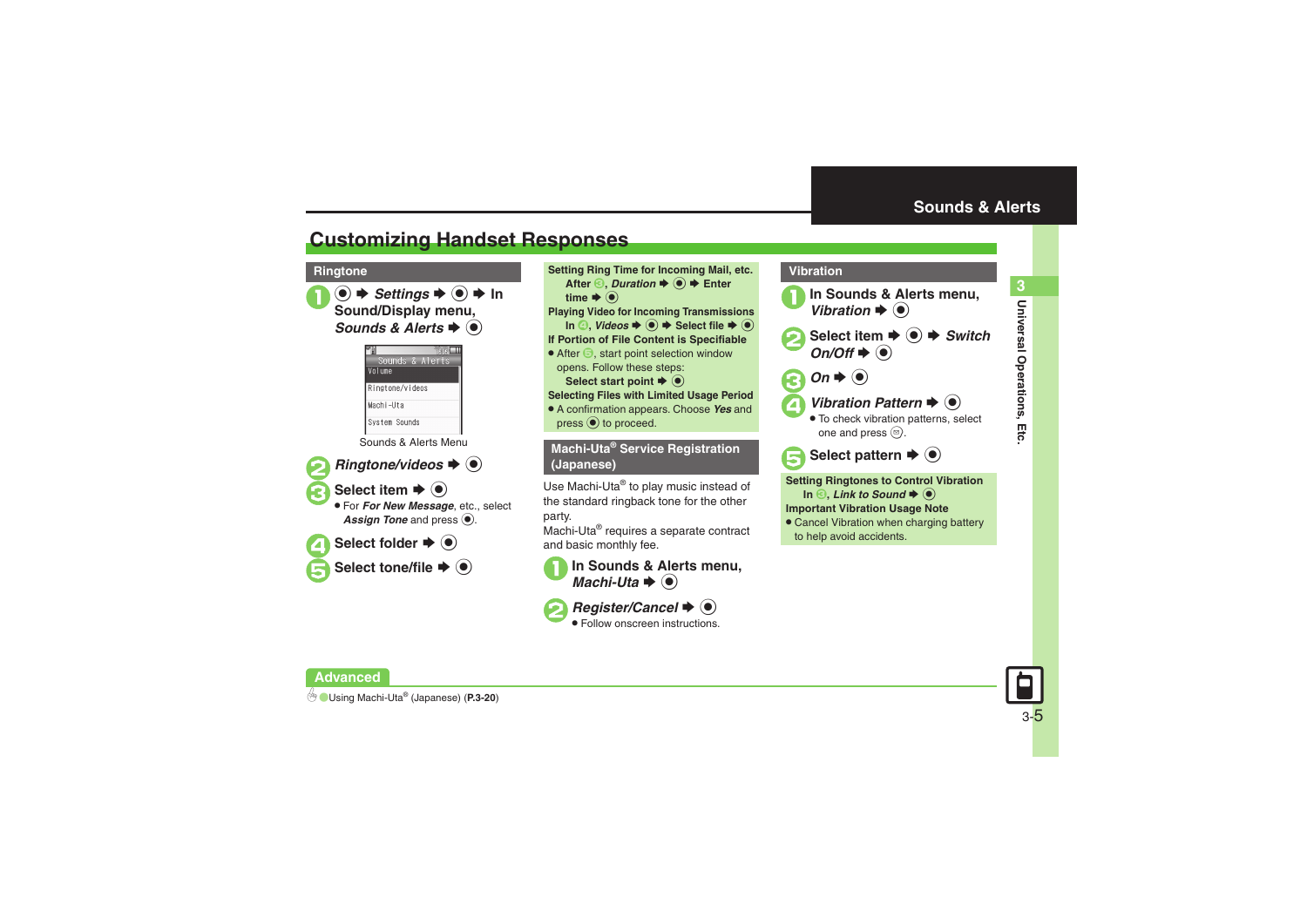## <span id="page-5-0"></span>**Text Entry**

## **Text Entry**

Unless noted otherwise, text entry descriptions are for text entry windows.



### **Note**

• Pressing  $\textcircled{S}$  repeatedly may not close text entry windows.

### **Switching Entry Modes**

 $\binom{1}{4}$ 

|   | Input Mode  |  |
|---|-------------|--|
|   | ⊙ Kanji     |  |
|   | ◎ アイウ       |  |
|   | ◎ アイウ       |  |
|   | $O$ A b $C$ |  |
|   | Abc         |  |
| ⋒ | 123         |  |

. Available entry modes appear.

## Select mode  $\blacktriangleright$  ( $\blacklozenge$ )

Entry Mode Indicators:

|            | Kanji (Hiragana)                                |
|------------|-------------------------------------------------|
|            | Double/Single-byte Katakana                     |
| A/a        | Double-byte Alphanumerics<br>(upper/lower case) |
| $A/\alpha$ | Single-byte Alphanumerics<br>(upper/lower case) |
|            | Single-byte Number                              |
| ۰X         | <b>Character Code</b>                           |

 $\mathcal F$  appears when Predictive is active.

### **Character Entry Basics**

Use Keypad to enter characters. Multiple characters are assigned to each key. Press a key to toggle character options for that key.

**Example: In Double-byte Katakana mode, press** 1 **three times.**



**Press**  $\bigcirc$  to toggle options in reverse. To type characters assigned to the same key, press  $\odot$  first.

**Example: In Single-byte Alphanumerics mode, enter** *no***.**

|  |  | u |  |
|--|--|---|--|
|  |  |   |  |

. Long Press a key to enter the current character and advance cursor.

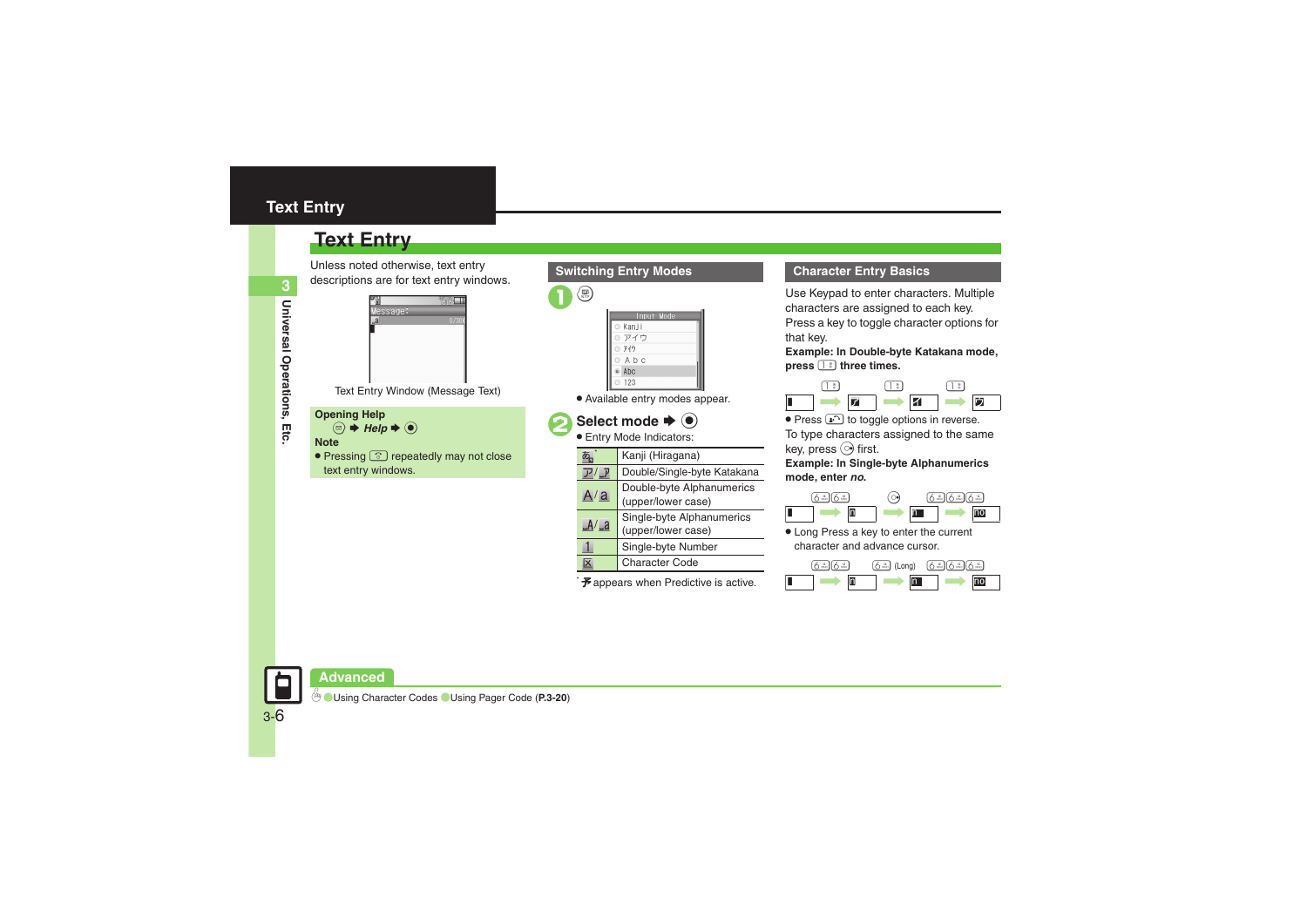## <span id="page-6-0"></span>**Entering Characters**

### **Hiragana Kanji**

Follow these steps to enter  $\vec{\sigma} \vec{\sigma}$  in Kanji (Hiragana) mode:







Convert すずき to 鈴木.

```
1Type すずき
```

| essage: |      |
|---------|------|
|         | 0/30 |
|         |      |

- . In Kanji (Hiragana) mode, word suggestions change as hiragana are typed. (Predictive)
- Long Press (!) to toggle suggestion mode between Standard, Business, Male, Female and Automatic. (Personal Mode)





• Words likely to follow the entry appear based on previous entries. (Previous Usage)

### **When Target Word is Not Listed**

- Press  $\circledcirc$  or  $\circledcirc$  to segment hiragana to convert separately.
- Press  $\circledcirc$  to toggle Predictive and Non-Predictive suggestions.

### **Single Kanji Conversion**

4 %

Type reading in hiragana ♦ ☜ (Long)

### **Advanced**

4 C[Inserting line breaks](#page-19-8) C[Inserting spaces](#page-19-9) C[Clearing entry log](#page-19-10) C[Changing Font Size](#page-19-11) C[Disabling suggestions based on entered characters](#page-20-0) CDisabling [suggestions based on entered words](#page-20-1) *OD*isabling emoticon/Pictogram suggestions based on entered words C[Lowering type priorities in suggestion list](#page-20-3) ([Selecting a suggestion mode](#page-20-4) (**[P.3-20](#page-19-8)** - **[3-21](#page-20-4)**)



**Universal Operations, Etc. 3**

Universal Operations, Etc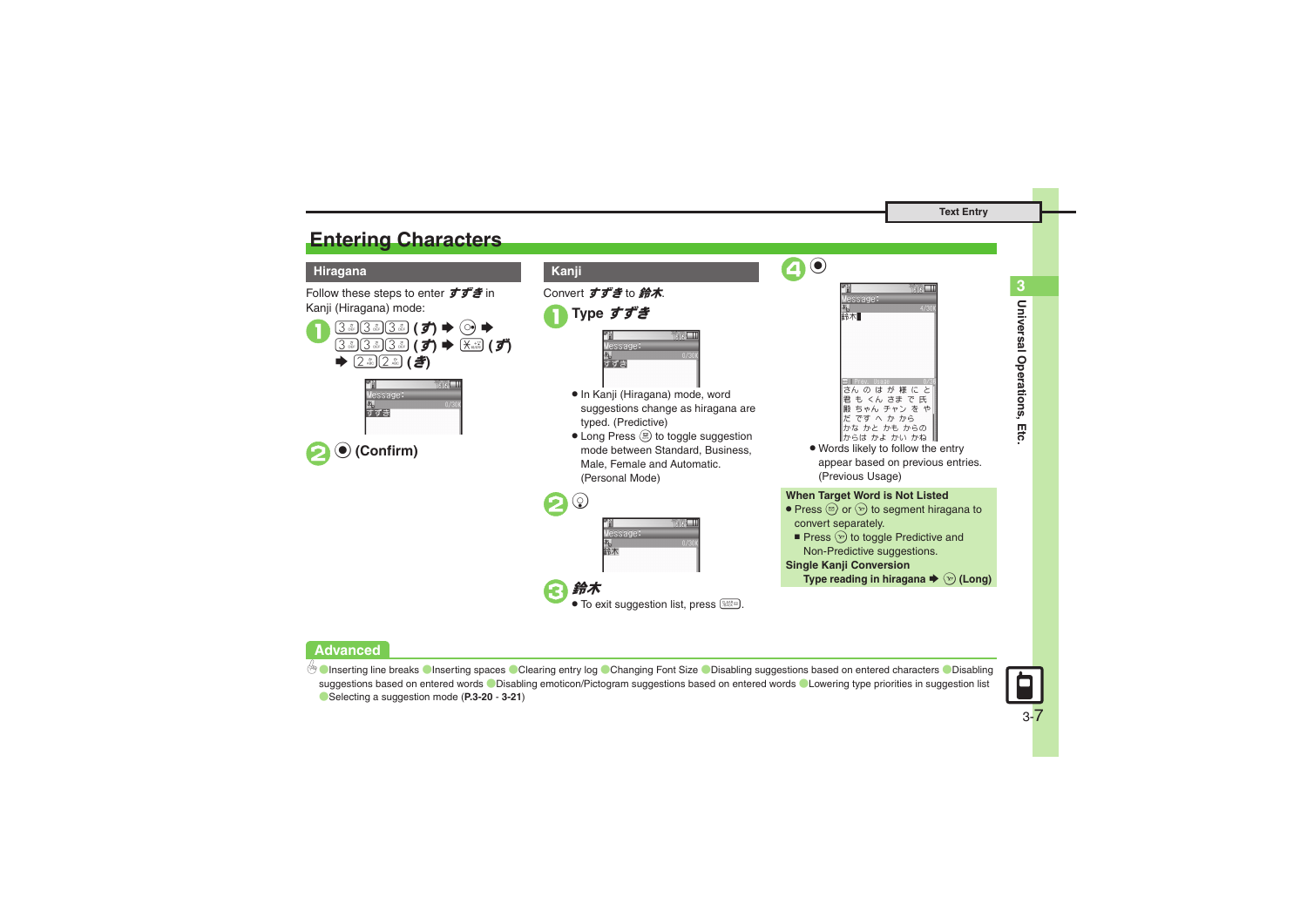### **Text Entry**

# **3**Universal Operations, Etc **Universal Operations, Etc.**

### **Entering from Dictionaries (Search Word)**

Enter text by referring to word definitions, translations, etc.

# **Type hiragana**  $\blacktriangleright$  **Before completing entry,**  $\binom{m}{n}$









### **One-Hiragana Conversion**

Type the first hiragana to access previously selected words. Example: すずき was previously converted to  $# \pi$ .



### **Correction Conversion**

After mistyping hiragana assigned to the same key (e.g.,  $\ell$ ) instead of  $\tilde{\ell}$ ), follow these steps to enter intended word/phrase from suggestion list without retyping: (Available when three or more hiragana are typed.)

## **Type hiragana → Before selecting word/phrase,** a **(Long)**

. Corrected word suggestions appear.



Select word/phrase  $\blacktriangleright$   $\bullet$ 

### **Katakana**

Follow these steps to switch to Double-byte Katakana mode and enter ジュン:



| ssage: |  |
|--------|--|
|        |  |
|        |  |
|        |  |
|        |  |

### **Pictograms & Symbols**

May be unavailable depending on the entry mode.



- Pictogram or Symbol List appears. (Log appears if Pictogram/Symbol has been used.)
- **②** (toggle tabs)  $\blacktriangleright$  **③** or **④**<br>(toggle Lists)

| My Pict           | Symbols |  |
|-------------------|---------|--|
| শ⊁≭RO®4€          |         |  |
| 33 M L M 8 Q 9    |         |  |
| ガののちゅてトロ          |         |  |
| 1 fit je saa      |         |  |
| ∩8●私会央口尝          |         |  |
| <b>ఆ⋥⋣</b> ⋪\$∞⊿₩ |         |  |
|                   |         |  |

. While entering message text, press  $\circledR$ in Pictogram List to toggle Cross-Carrier Pictograms and all Pictograms. Alternatively, press  $\circledR$  to switch to My Pictogram or Symbol List.



- **Select Pictogram or Symbol**
- . Pictograms are double-byte even in single-byte entry modes.



### 4\$S **List closes**

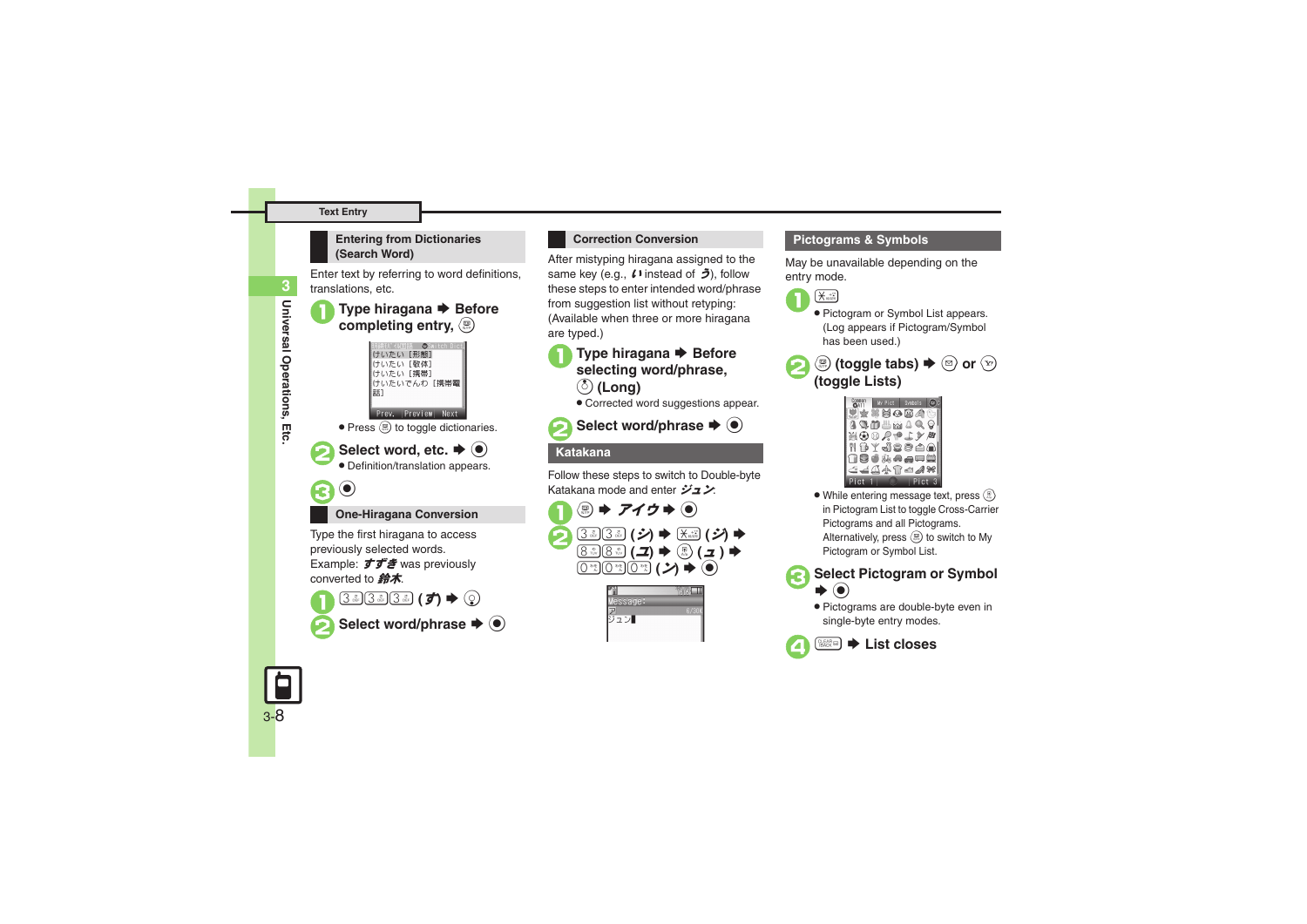### **Emoticons**



### **Alternative Emoticon Entry Method**

● In Kanji (Hiragana) mode, type **かお** or a descriptive word such as  $b - l$  or  $\bar{c} - \lambda$ , then convert the entry.

### **EmoticonWordLink**

. Immediately after inserting a descriptive word such as *嬉しい* or *悲しい*. corresponding emoticons may appear in the suggestion list.

### **Mail & Web Extensions**

Enter *.co.jp*, *http://*, etc., easily.

- 
- $\textcircled{\tiny{\textcircled{\tiny{\#}}}}$   $\blacktriangleleft$  Quick Addr. List  $\blacktriangleright$   $\textcircled{\tiny{\textcircled{\tiny{\#}}}}$



**Select extension**  $\blacktriangleright$  $\blacklozenge$ 

 Extensions are single-byte even in double-byte entry modes.

### **Hiragana to Katakana/ Alphanumeric Conversion**

Enter katakana and alphanumerics in Kanji (Hiragana) mode. Example: To enter *PM* Use key inscriptions.





### **Quick Conversion (for Hiragana)**

A list of word suggestions appears based on the key pressed.

Example: To enter 終電



### **One Hiragana Word Call**

- . Type the first hiragana of entries you
- used Quick Conversion for and press  $\binom{5}{2}$ .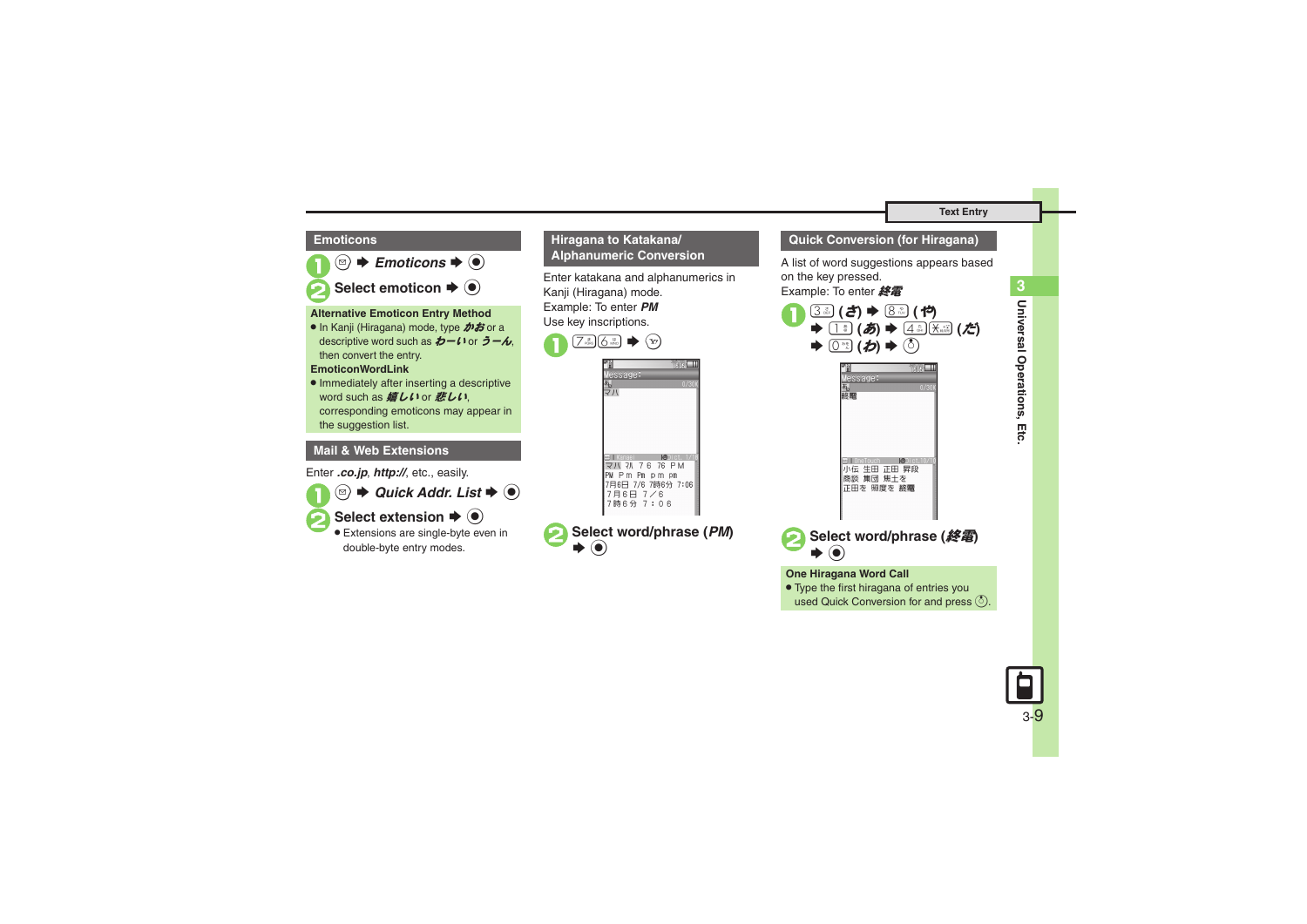## <span id="page-9-0"></span>**Editing Characters**

Follow these steps to correct  $\ddot{\mathbf{\mathcal{z}}}$ . お願



## $CLEAR$  $essaae:$ **また問題いします**

. The highlighted character is deleted.

# **Select target location ♦**<br>Enter characters

ënël II essage: また明日問題いします

### **Deleting & Editing Recovering Deleted Characters**

• Press  $\cdots$  to recover characters deleted with  $55$ 

### **Deleting All Text**

**.** Long Press **EXALCO** at the end of text. To delete characters on and after cursor, select the first character of text and Long  $Press$   $\sqrt{RMS}$ .

### **Jumping to the End or Top of Text**

- $\textcircled{a} \Rightarrow$  *Cursor Position*  $\Rightarrow$   $\textcircled{a} \Rightarrow$  *Jump*
- *to End* or *Jump to Top*  $\rightarrow$   $\odot$



 $\bullet$   $\bullet$  Select text  $\bullet$   $\bullet$ ■ Available when Paste List appears.

**Advanced**

3-10

0([Undo conversion or recover deleted characters](#page-19-12) ([Inserting Phone Book entry items](#page-19-13) (**[P.3-20](#page-19-12)**)

**3**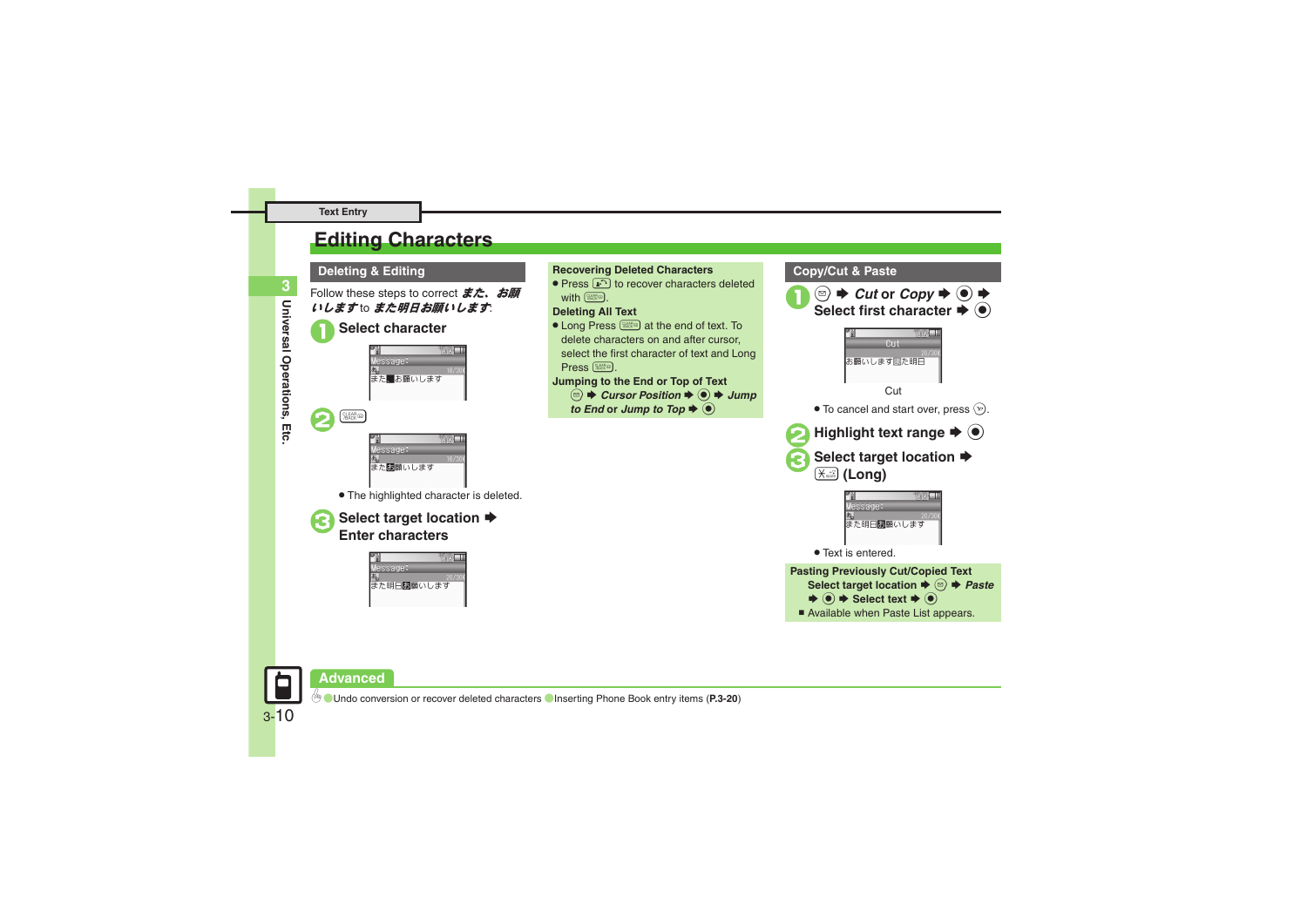## <span id="page-10-1"></span>**Saving Frequently Used Words (Japanese)**

### **Saving Words**

Saved words appear among suggestions.  $\mathbf 0$  $\circledcirc$   $\Rightarrow$  *Settings*  $\Rightarrow$   $\circledcirc$   $\Rightarrow$   $\circledcirc$ *Phone/*GS *User Dictionary*  $\odot$ SUser Dictionary New Entry Saved Word List Acquire Dictionary User Dictionary Menu **2** New Entry  $\blacktriangleright$  **Ⅰ**  $\blacktriangleright$  **■** Enter word  $\blacklozenge$ Enter reading  $\rightarrow$  <sup>O</sup> **Editing Entries** In <sup>**②, Saved Word List**  $\blacktriangleright$  **③**  $\blacktriangleright$ </sup> Select word  $\blacktriangleright$  **<b>O**  $\blacktriangleright$  Edit  $\blacktriangleright$  **<b>O**  $\blacktriangleright$ 

Edit reading  $\bigstar$   $\textcircled{\textbf{I}}$   $\star$  *Yes*  $\bigstar$   $\textcircled{\textbf{I}}$ 

### **944SH Download Dictionary Canceling Dictionary**

Get specialized 944SH Download Dictionaries via SH-web Mobile Internet site (ジャープ・メーカー サイト*SH-web* in Bookmarks; see **P.6-8**). Activate dictionaries to improve handset character conversion. Dictionary words appear among suggestions.

- Some dictionary files may not be usable.
- **1In User Dictionary menu,**<br>*Acquire Dictionary* ♦ ●

Select number  $\rightarrow$   $\odot$   $\rightarrow$ Select file  $\blacklozenge$ 

. Existing dictionary is replaced.

- <span id="page-10-0"></span>**In <sup>●</sup>, select dictionary**  $\blacklozenge$  **⊕**  $\blacklozenge$ *Cancel*  $\blacklozenge$  **① Viewing Dictionary Information In <sup>2</sup>, select dictionary**  $\blacklozenge$  **©**  $\blacktriangleright$ *Info*  $\blacktriangleright$   $\textcircled{\scriptsize{}}$ **Reply Assist Dictionary (**メール返信アシ
- スト辞書**)**
- . When replying, this dictionary prioritizes original message words (katakana or alphanumerics) in suggestion list.
- . Effective in Kanji (Hiragana) mode.



**Advanced**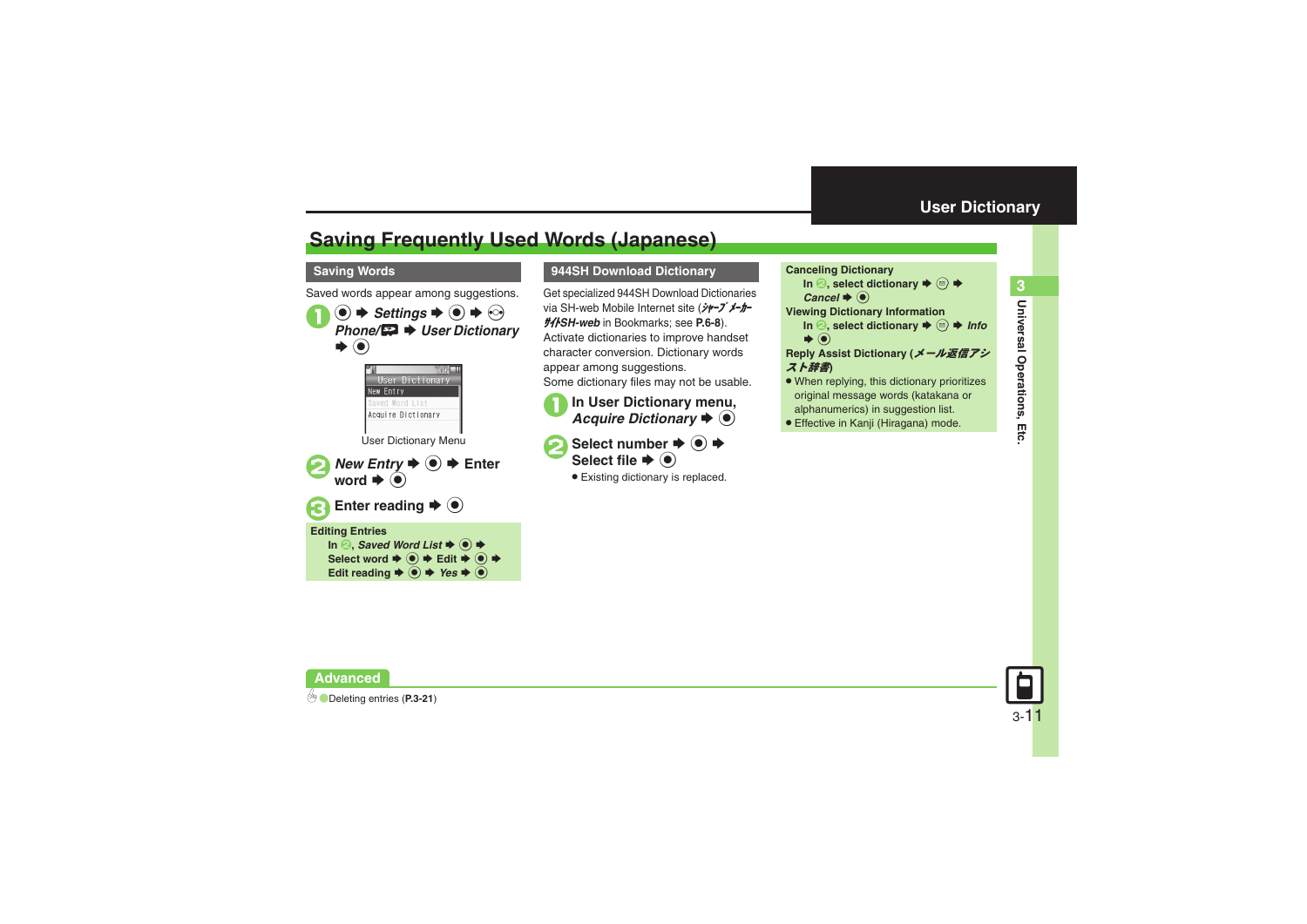## <span id="page-11-0"></span>**Dictionary**

## <span id="page-11-1"></span>**Using Dictionaries (Japanese)**

Available Dictionaries:

| Available Dictionanes.                        |                                                                                                                                                                                                                                                                                                                                                                                                                                                                                                                                               | <b>Using Preloaded Dicti</b>                                                                                                                                                                                                     |
|-----------------------------------------------|-----------------------------------------------------------------------------------------------------------------------------------------------------------------------------------------------------------------------------------------------------------------------------------------------------------------------------------------------------------------------------------------------------------------------------------------------------------------------------------------------------------------------------------------------|----------------------------------------------------------------------------------------------------------------------------------------------------------------------------------------------------------------------------------|
| <b>Preloaded</b><br>Dictionaries <sup>®</sup> | Meikyo Japanese Dictionary,<br>Genius English-Japanese<br>Dictionary, Genius<br>Japanese-English Dictionary                                                                                                                                                                                                                                                                                                                                                                                                                                   | <b>Searching As-You-T</b><br>辞書 Ø                                                                                                                                                                                                |
| Online<br><b>Dictionaries</b>                 | Yahoo! Answers, Meikyo Japanese<br>Dictionary MX.net, Genius<br>English-Japanese Dictionary<br>MX.net, Genius Japanese-English<br>Dictionary MX.net, Imidas<br>Encyclopedia, Complete Japanese<br>Encyclopedia (Encyclopedia<br>Nipponica 2001) including<br>"Nipponica Plus," Digital Dai-ji-sen<br>Japanese Dictionary, Shogakukan<br>Progressive English-Japanese<br>Dictionary, Shogakukan Progressive<br>Japanese-English Dictionary, Hot<br>Pepper FooMoo, Amazon.co.jp,<br>Family Medical Encyclopedia,<br>Guide to Prescription Drugs | Dictional<br>明鏡モバイル国語<br>"-=アスモハ" イル英和<br>ーニアスモバ イル和英<br>ネット辞書<br>Select dictionary<br>王八" イル禾口<br>Search<br><b>BE</b><br><b>Dictionary Wind</b><br>• Last used dictionary<br><b>Enter reading (sp</b><br><b>English-Japanes</b> |
|                                               |                                                                                                                                                                                                                                                                                                                                                                                                                                                                                                                                               |                                                                                                                                                                                                                                  |

Download and add dictionaries as needed.

### **Online Dictionaries**

- . Online dictionary use requires Internet connection incurring packet transmission fees. Information fees may also apply. Read terms of service and then follow onscreen instructions.
- . Update dictionary list for most recent versions.



## tionary  $\blacklozenge$   $\textcircled{\scriptsize\bullet}$



### ary Window

ictionary appears first.

# ling (spelling for<br>**apanese dictionary**)



- . Enter reading in katakana.
- . Search results appear as you type.



## **Advanced**

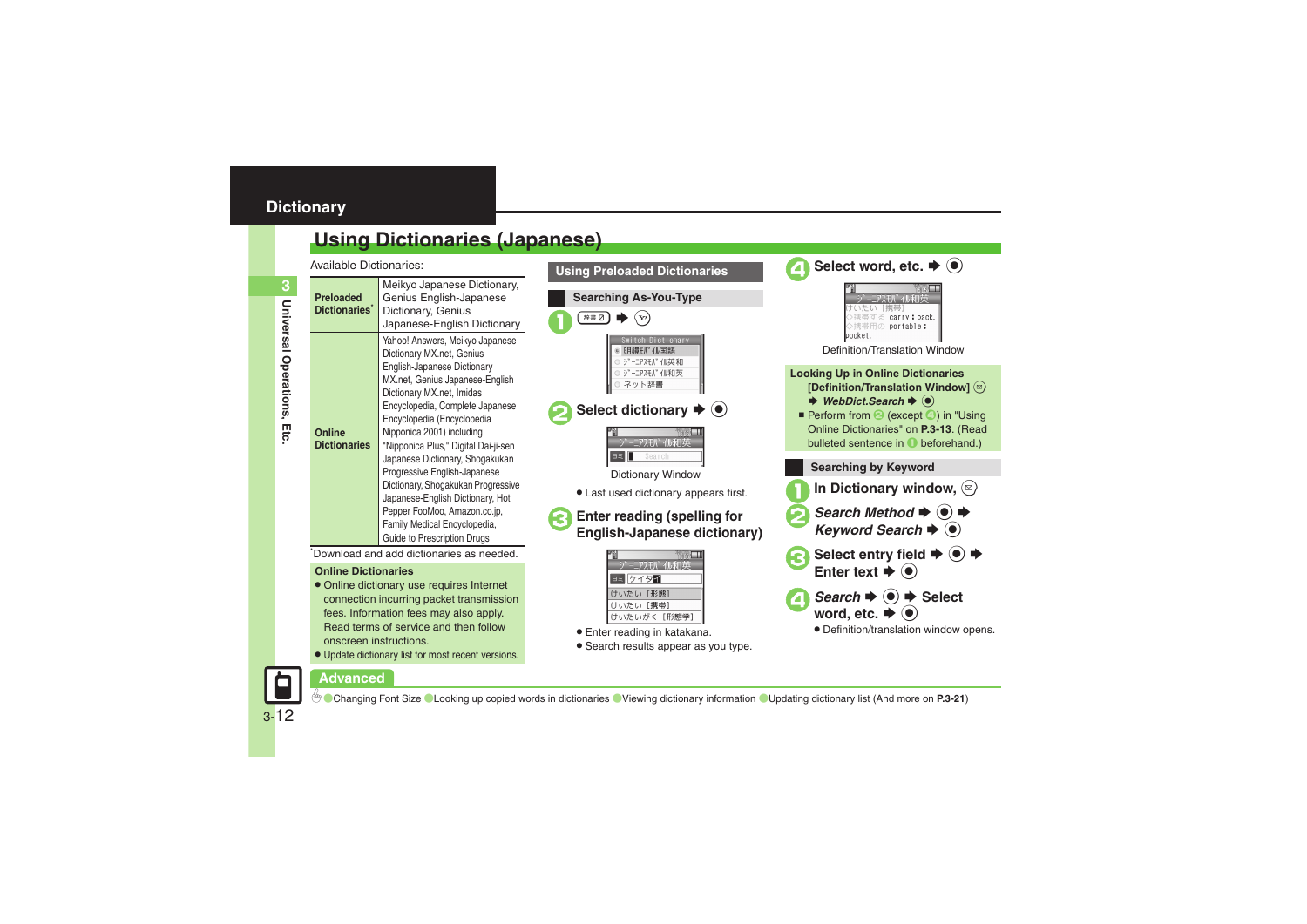### **Copying Text**

[ **Selected Portions**

In definition/translation<br>window,  $\bigcirc$ 

**Select first character**  $\Rightarrow$  **ⓒ**<br> $\Rightarrow$  **Highlight text range**  $\Rightarrow$  **ⓒ** [ **Index Word Only**

In definition/translation<br>window, <sup>2</sup>



*Copy Index Word*  $\blacktriangleright$   $\odot$ 



In Dictionary window,  $\textcircled{2}$ 

Add Dictionary  $\blacktriangleright$   $\odot$ 

Select file  $\blacktriangleright$   $\textcircled{\scriptsize{\bullet}}$ 





 $\blacktriangleright$   $\textcircled{\scriptsize{}}$ 

 $\widehat{S_{\text{2D}}}$   $\blacktriangleright$  ネット辞書

. Terms of service (Japanese) appear when using online dictionary for the first time: read and then press  $\odot$ . Subsequently, image download options appear: select one and press  $\textcircled{\bullet}$ .

<span id="page-12-0"></span>**Using Online Dictionaries**

4**Select entry field** <sup>S</sup> % <sup>S</sup> **Enter text** <sup>S</sup>Enter text  $\blacktriangleright$  ( $\blacklozenge$ )









0([Selecting dictionaries for use](#page-20-10)([Selecting search method](#page-21-0)([Selecting search area](#page-21-1) (And more on **[P.3-21](#page-20-6)** - **[3-22](#page-21-1)**)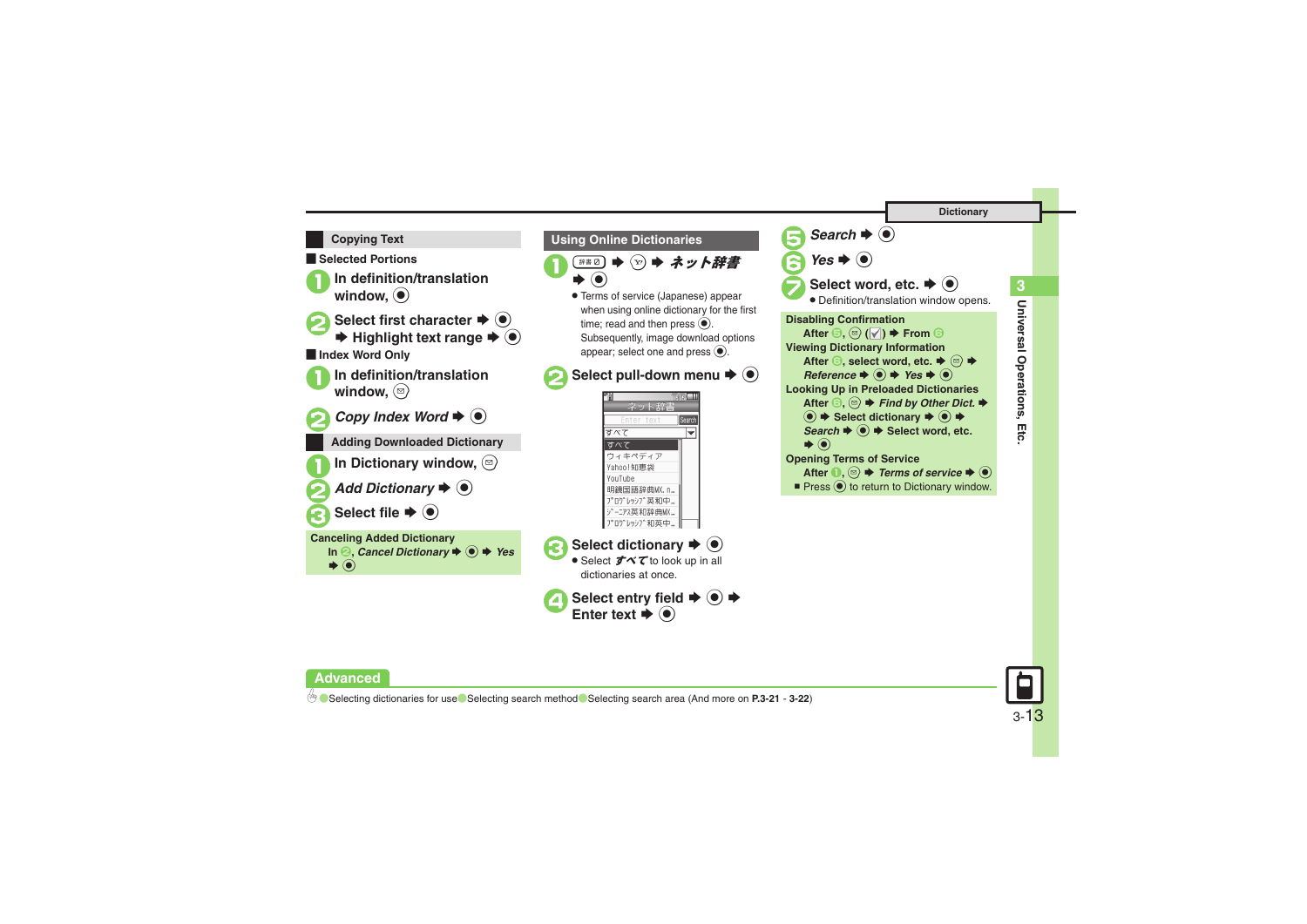## In definition/translation<br>window, **D**  $Bookmark \blacktriangleright @$ **Using History & Bookmarks Saving Bookmarks Opening History or Bookmarks**

In Dictionary window,  $\circledcirc$ 

### **History List or Bookmark**  $t \blacktriangleright @$

- Select word, etc.  $\blacktriangleright$   $\odot$
- Definition/translation window opens.
- . Not available in History List of online dictionaries.





**Universal Operations, Etc.**

Universal Operations, Etc

**3**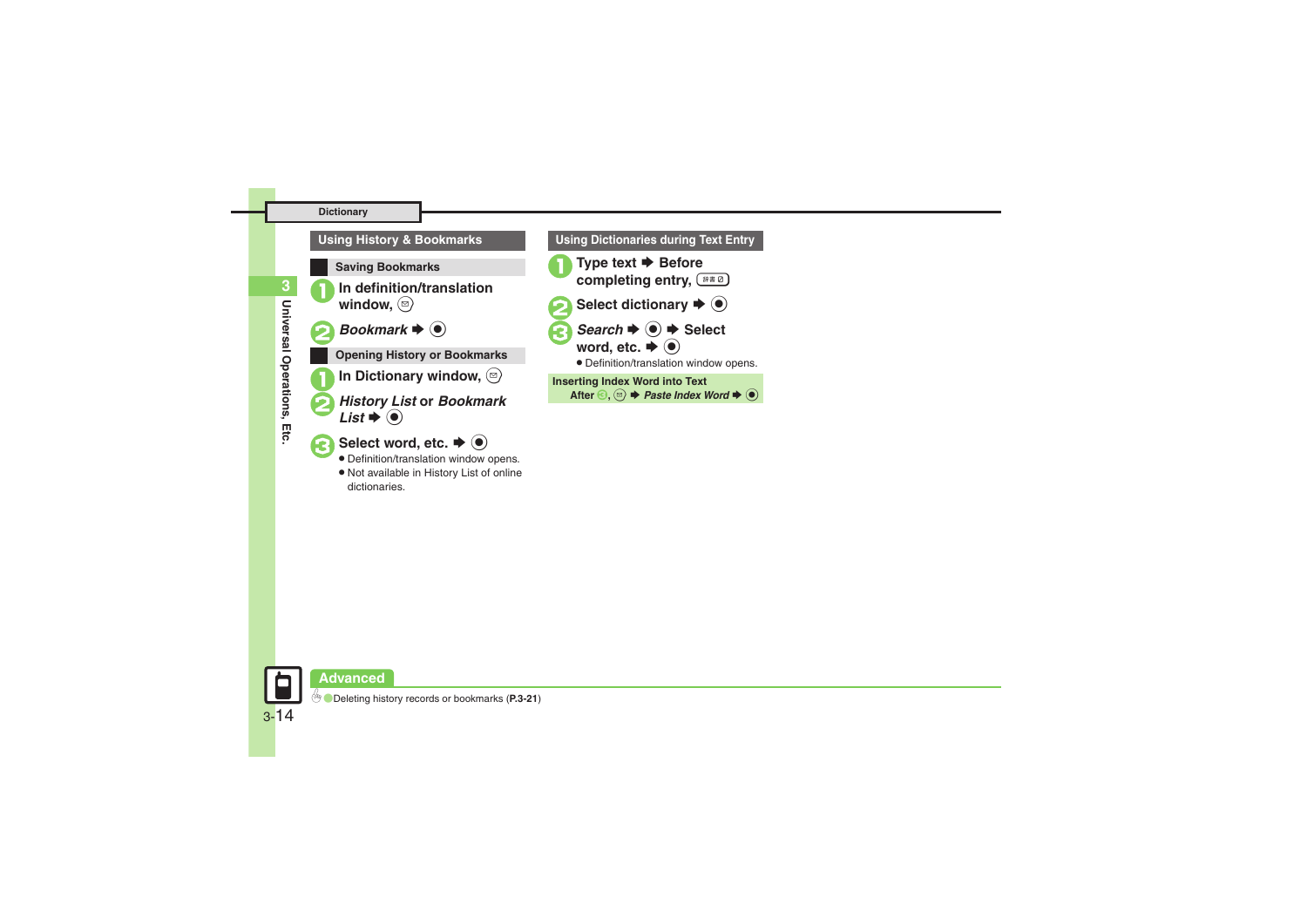## <span id="page-14-1"></span>**Searching Text**

### **Web Search**

Packet transmission fees apply.



Select entry field  $\rightarrow$  <sup>•</sup> Enter search text  $\blacktriangleright$  **O 4** Search  $\rightarrow$  ●

**• Search results appear.** 

### **Switching Browsers**

[Search Window] <sup>**<b> e** *Change*</sup> *Browser*  $\blacklozenge$   $\blacklozenge$  Select browser  $\blacktriangleright$  <sup>●</sup>

<span id="page-14-0"></span>

or *Sent Messages*  $\blacklozenge$ 

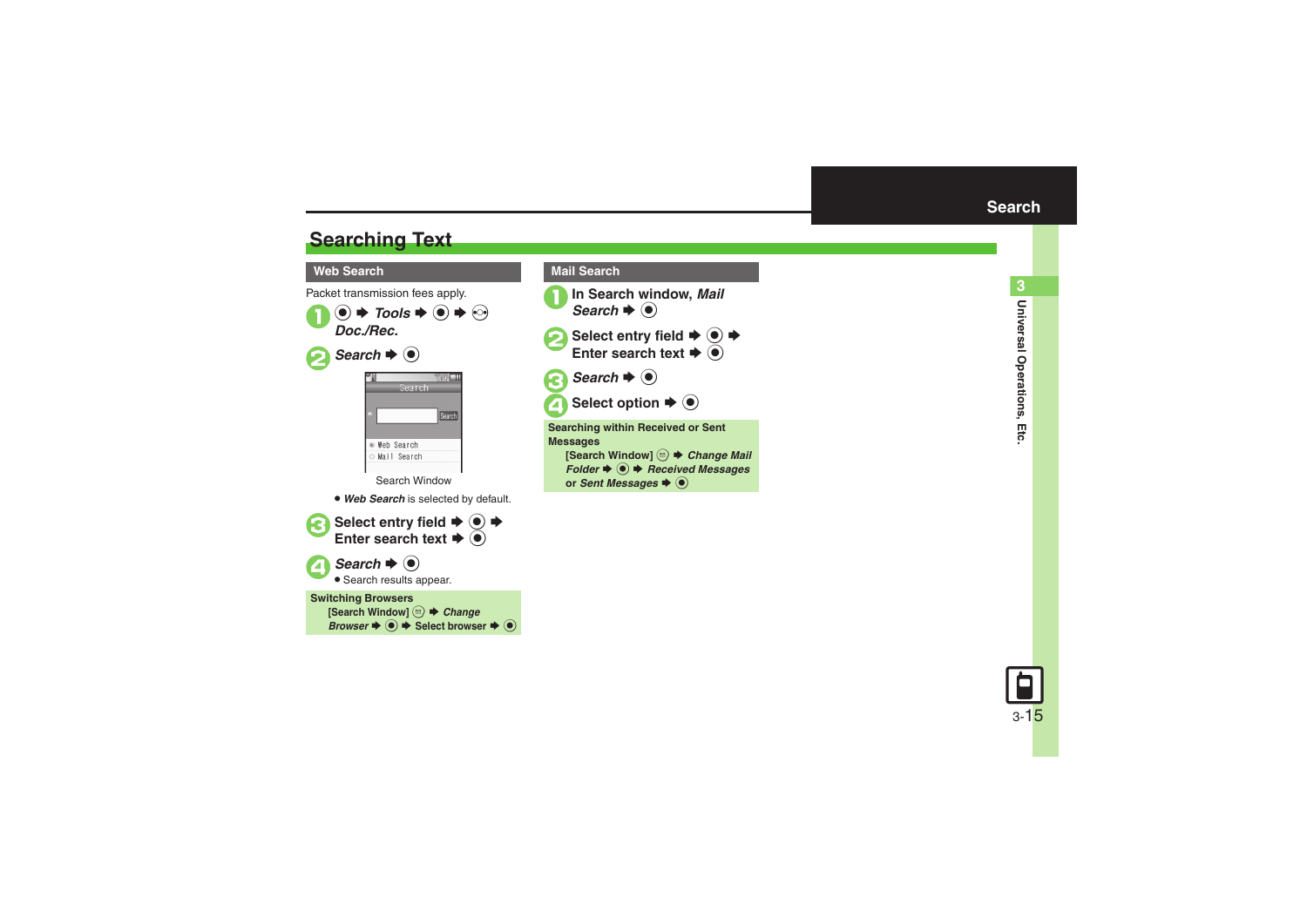## <span id="page-15-0"></span>**Scratch Pad**

## **Scratch Pad**

Open Scratch Pad to jot down text, and more.



**Other Scratch Pad Usage** Usage **Deparation in 4 Paste to Standby or Icon View***Set as StbyShortcut*  $\blacktriangleright$   $\textcircled{\scriptsize{*}}$  Select target location  $\blacktriangleright$   $\textcircled{\scriptsize{\textcircled{\small{}}}}$ **Enter Mail Message Text** *Create Message*  $\odot$   $\blacktriangleright$  Select mail type  $\bullet$   $\bullet$ **Enter Schedule Subject/Details** Save to Calendar **→ ● Enter Task Subject/Details** Save to Tasks ♦ **③ Add Last Name/Phone Number/Mail Address to Phone Book***Save to Phone Book* $\bullet$   $\textcolor{red}{\bullet}$ ■ Reading is not entered. **Save Text File***Save as Text File*  $\blacklozenge$  $\odot \blacklozenge$  Enter name  $\blacklozenge$  $\bullet$   $\bullet$  *Save here*  $\bullet$   $\bullet$ ■ Saved to Data Folder (Other Documents). **Search Internet***Web Search*  $\Rightarrow$   $\circledcirc$   $\Rightarrow$ Select browser  $\blacklozenge$ 

For more, see corresponding function description or follow onscreen instructions.

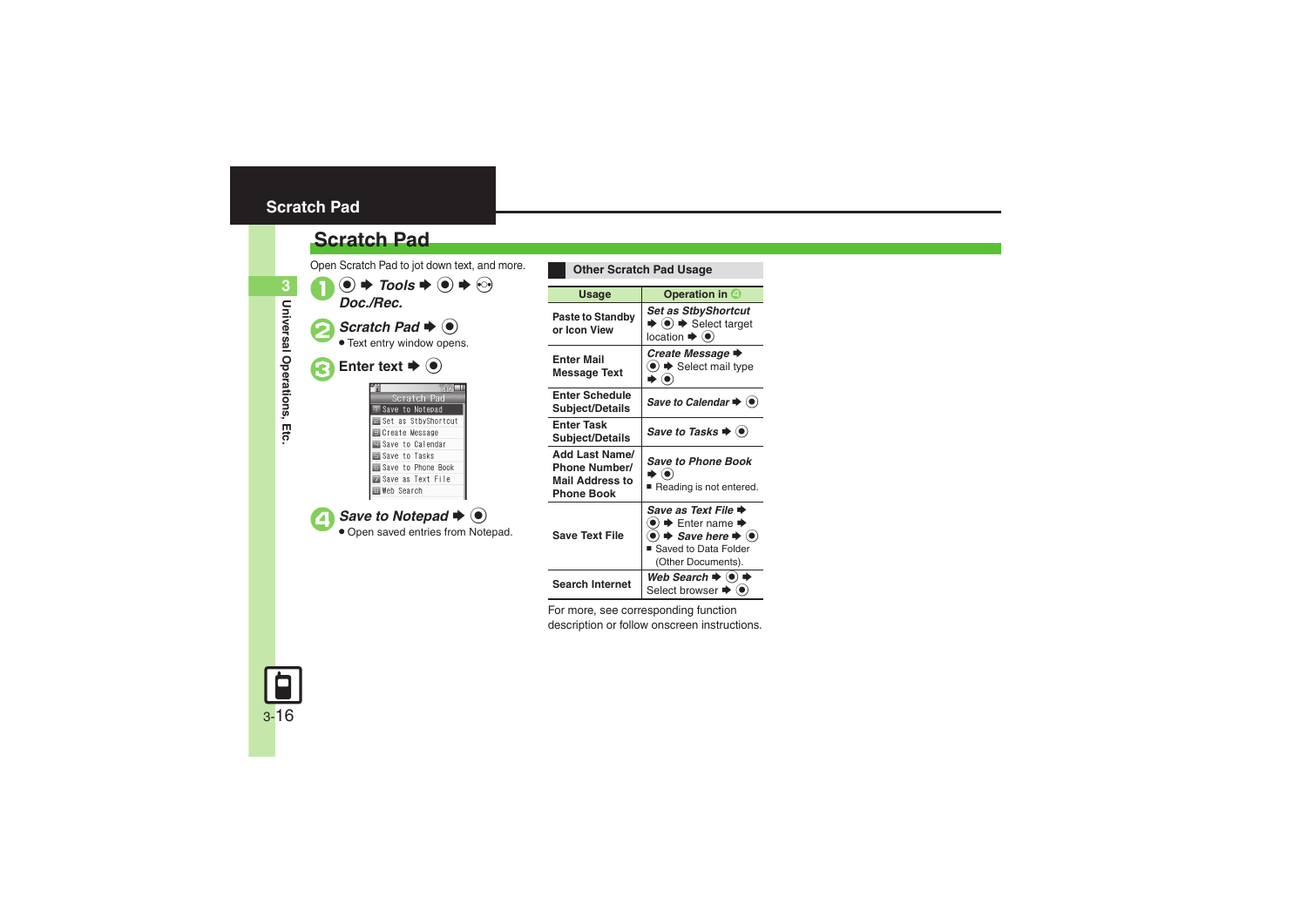**Universal Operations, Etc. 3**

Universal Operations, Etc

<span id="page-16-0"></span>3

## <span id="page-16-1"></span>**Creating Phone Book Entries**

Enter a name, phone number and mail address (enter at least one of these items) and classify the entry.





### **Advanced**

b C[Saving other information](#page-21-2) C[Setting Small Light status](#page-22-0) [Changing vibration pattern](#page-22-1) C[Editing Phone Book entries](#page-22-2) CSetting incoming mail ring time **C** [Renaming Categories](#page-22-4) [Changing Category icons](#page-22-5) [Changing Category order](#page-22-6) [Changing modes of all entries at once](#page-23-0) (And more on **[P.3-22](#page-21-2) - [3-24](#page-23-0)**)

3-17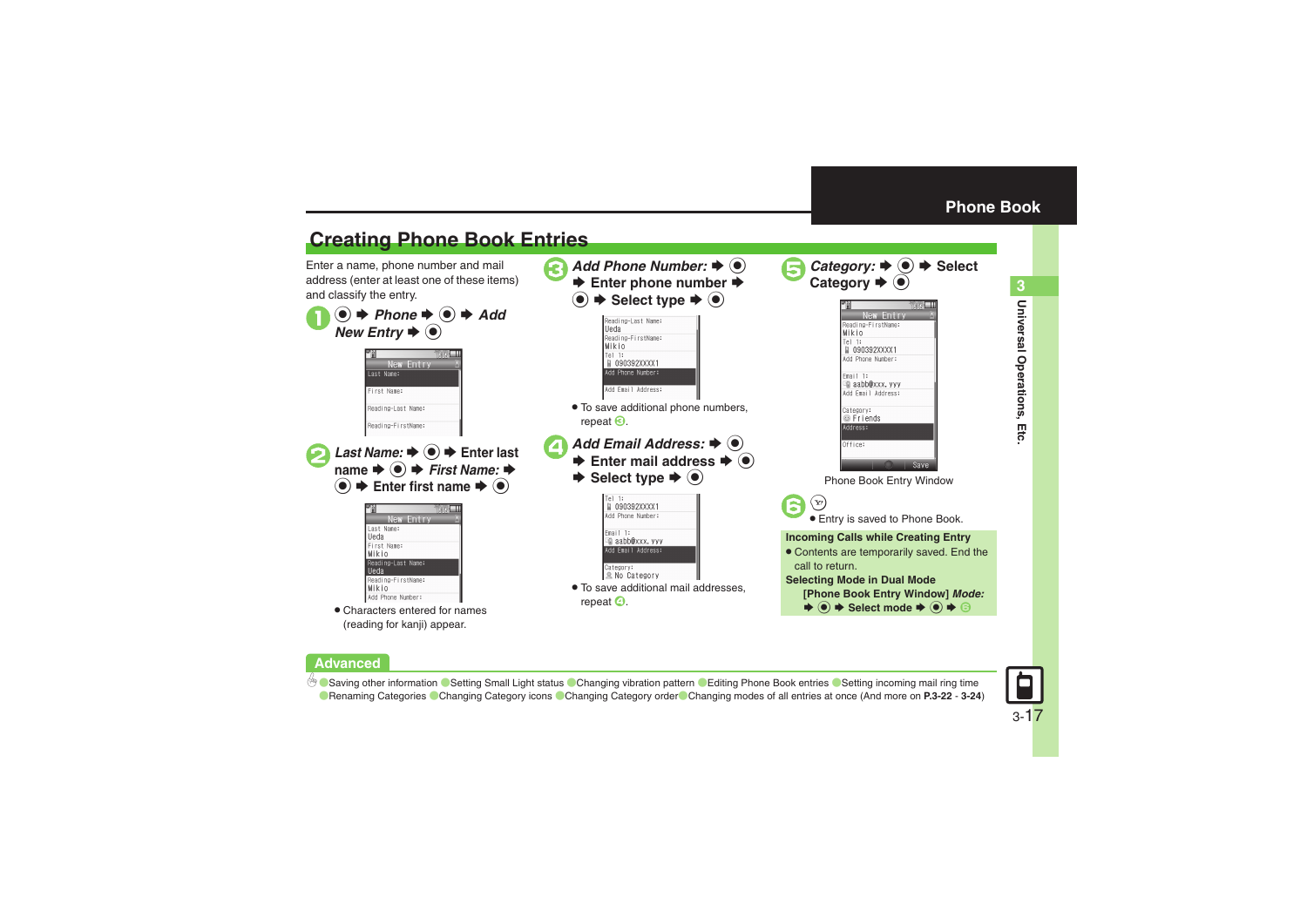### **Phone Book**

### **Personal Ringtone**

Set tone for calls from saved numbers.



<sup>1</sup>**In Phone Book entry window, select item, e.g.,**  *Tone-Voice Call:* S % *Assign Tone*  $\rightarrow$  ● → Select folder  $\blacktriangleright$  ( $\blacklozenge$ ) Select tone/file  $\blacktriangleright$   $\textcircled{\scriptsize{\bullet}}$   $\blacktriangleright$   $\textcircled{\scriptsize{\circ}}$ 

### **Saving Secret Entries**

Hide Phone Book entries to require Handset Code for access.



### **Accessing Secret Entries**

 $\textcircled{a} \Rightarrow \textcircled{B}$   $\Rightarrow$  Unlock Temporarily  $\Rightarrow$ **(●)**  $\blacktriangleright$  **Enter Handset Code**  $\blacktriangleright$  **(●)** 

## **Customizing Response by Category**



- **Select Category**  $\blacktriangleright$  **<b>■** Select item  $\blacktriangleright$  ( $\blacklozenge$ )
	- Select item  $\bigoplus$   $\bigoplus$   $\bigoplus$  Select item, e.g., *Assign Tone*  $\bigoplus$ 
		- **(●)**  $\blacktriangleright$  **Customize responses**
		- . Customize responses in the same way as Phone Book entries.
		- . Not available for USIM Card.

### **Responses Set by Phone Book Entry**

**• Settings for each entry take priority.** 

### **Saving Numbers After Calls**

After a call, save number to Phone Book.





 $\blacktriangleright$   $\odot$ 

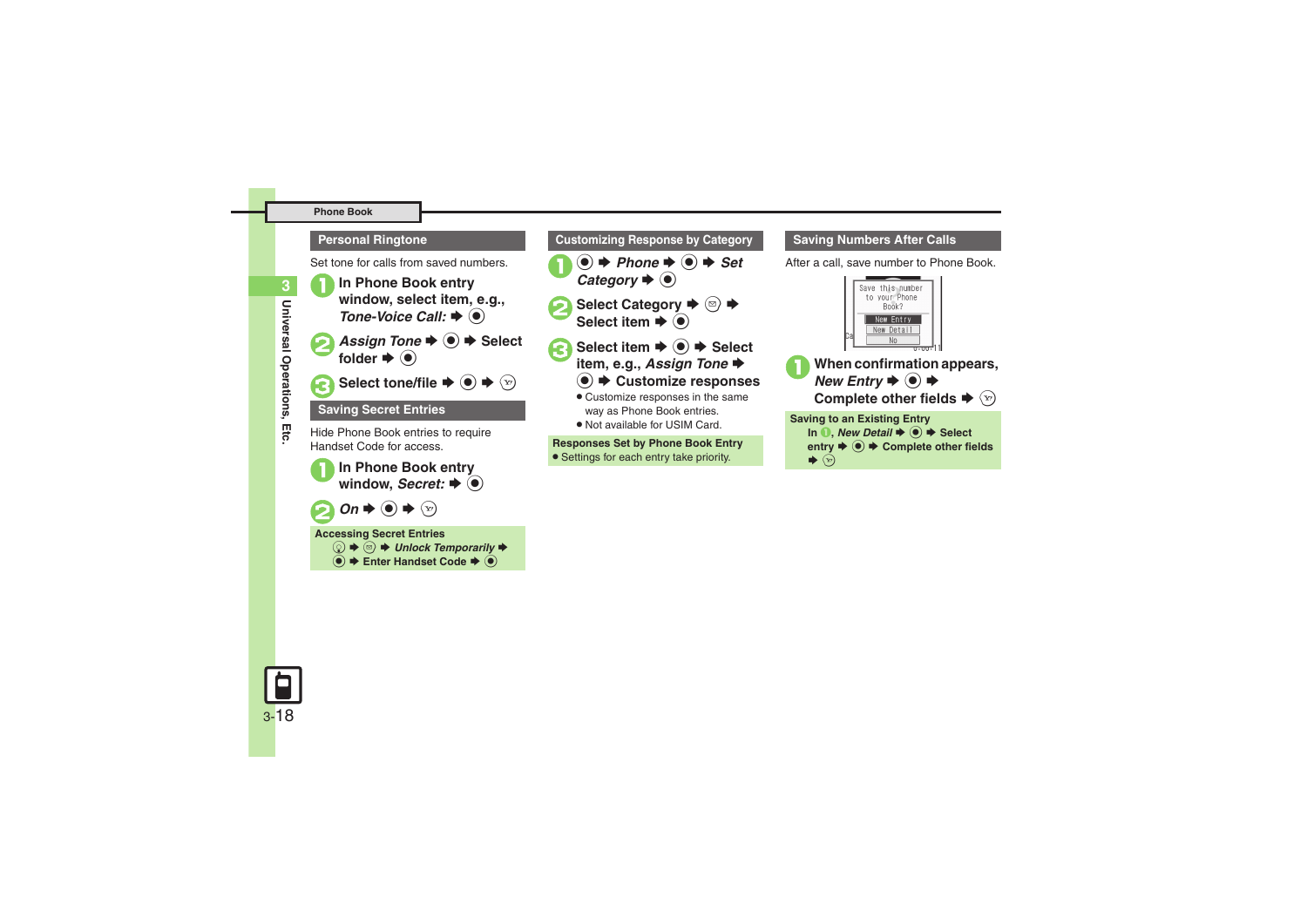## <span id="page-18-0"></span>**Using Phone Book Entries**



**Advanced**

**[Changing view for entry search window](#page-21-3) C[Assigning images to Phone Book entries for incoming transmissions](#page-21-4) C[Messaging via Phone Book](#page-22-7)** ([Deleting Phone Book entries](#page-23-1) ([Checking memory status](#page-23-2) ([Copying Phone Book entries](#page-23-3) (And more on **[P.3-22](#page-21-3)** - **[3-24](#page-23-4)**)

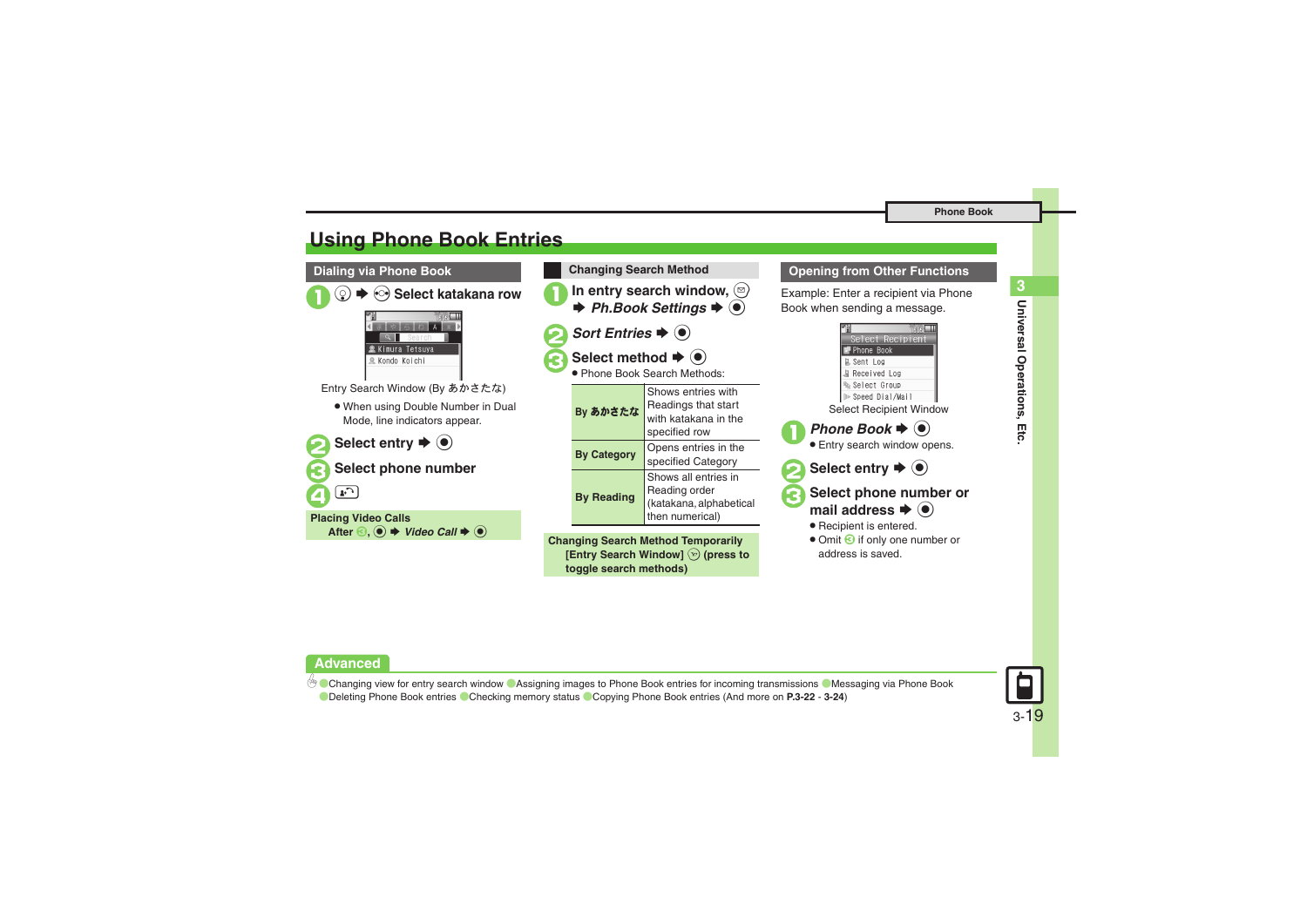## <span id="page-19-0"></span>**Additional Functions**

**Customized Screen**

<span id="page-19-1"></span>

| Canceling<br>$\left( \bullet \right) \bullet \left( \circ \right) \bullet \mathit{Off} \bullet \left( \bullet \right) \bullet \mathit{Yes} \bullet \left( \bullet \right)$                                                                                                                                                                                                                                                                  |  |  |
|---------------------------------------------------------------------------------------------------------------------------------------------------------------------------------------------------------------------------------------------------------------------------------------------------------------------------------------------------------------------------------------------------------------------------------------------|--|--|
| <b>Customized Screen</b>                                                                                                                                                                                                                                                                                                                                                                                                                    |  |  |
| $\binom{m}{k}$ $\rightarrow$ <i>Menu List</i> $\rightarrow$ ( $\bullet$ ) $\rightarrow$ <i>Settings</i> $\rightarrow$ ( $\bullet$ ) $\rightarrow$ In<br>Canceling<br><b>Customized Screen</b><br>Sound/Display menu, Customized Screen<br>$\bullet$ $\Rightarrow$ Off $\Rightarrow$ $\bullet$ Yes $\Rightarrow$ $\bullet$<br>unconditionally                                                                                                |  |  |
| $\bullet$ $\Rightarrow$ Data Folder $\Rightarrow$ $\bullet$ $\Rightarrow$ Customized Screen<br>$\bullet$ $\bullet$ Select Customized Screen $\bullet$ $\circ$ $\bullet$<br><b>Deleting</b><br>Delete $\blacktriangleright$ ( $\blacklozenge$ ) $\blacktriangleright$ Yes $\blacktriangleright$ ( $\blacklozenge$ )<br><b>Customized Screens</b><br>. When the corresponding Contents Key has been<br>downloaded, choose Yes or No and press |  |  |
| $\textcircled{\textbullet}$ $\Rightarrow$ Data Folder $\Rightarrow$ $\textcircled{\textbullet}$ $\Rightarrow$ Customized Screen<br><b>Accessing</b><br>$\Rightarrow$ (0) $\Rightarrow$ Select Customized Screen $\Rightarrow$ (2) $\Rightarrow$<br><b>Customized Screen</b><br>Web Access $\blacktriangleright$ ( $\blacklozenge$ )<br>source sites<br>• Follow onscreen instructions.                                                      |  |  |
| Machi-Uta®                                                                                                                                                                                                                                                                                                                                                                                                                                  |  |  |
| Start Here $\textcircled{\bullet} \Rightarrow$ Settings $\Rightarrow$ $\textcircled{\bullet} \Rightarrow$ In Sound/<br>Display menu, Sounds & Alerts $\Rightarrow$ $\circledast$ $\Rightarrow$<br>Machi-Uta $\Rightarrow$ $\circledast$ $\Rightarrow$ See below                                                                                                                                                                             |  |  |
| <b>Searching Music</b><br>Music Search $\bullet$ $\bullet$<br>Using Machi-Uta <sup>®</sup><br>• Follow onscreen instructions.<br>(Japanese)                                                                                                                                                                                                                                                                                                 |  |  |
|                                                                                                                                                                                                                                                                                                                                                                                                                                             |  |  |

### <span id="page-19-11"></span>**Viewing Machi-Uta® Information**

*What's Machi-Uta*  $\bullet$   $\textcircled{\small{\bullet}}$ 

### **Text Entry**

### [ **Entry & Edit**

<span id="page-19-13"></span><span id="page-19-12"></span><span id="page-19-10"></span><span id="page-19-9"></span><span id="page-19-8"></span><span id="page-19-7"></span><span id="page-19-6"></span>

| <b>Using Character</b><br>Codes                            | In a text entry window, $\langle \mathbb{B} \rangle$ $\blacktriangleright$<br><b>Character Code</b><br>$\bullet$ ( $\bullet$ ) $\bullet$ Enter four digits                                                                                                                                       |
|------------------------------------------------------------|--------------------------------------------------------------------------------------------------------------------------------------------------------------------------------------------------------------------------------------------------------------------------------------------------|
| <b>Using Pager Code</b>                                    | In a text entry window, $\langle \mathbf{z} \rangle$ $\blacktriangleright$<br><b>Input/Conversion</b><br>$\bullet$ $\bullet$<br>Input Method $\blacktriangleright$ ( $\blacklozenge$ )<br><b>Pager Code</b><br>. Return to text entry window and enter two digits.                               |
|                                                            | At the End of Text<br>In a text entry window, $\mathcal{Q}$                                                                                                                                                                                                                                      |
| <b>Inserting line breaks</b>                               | <b>Mid-Entry</b><br>In a text entry window, $\left(\frac{1}{2}, \frac{1}{2}\right)$<br>$\mathbb{D}$ (select Symbols)<br>$\blacktriangleright$ (( $\text{e}$ ) or $\text{e}$ ) $\blacktriangleright$ ( $\blacktriangleright$ ) $\blacktriangleleft \blacktriangleright$ ( $\blacktriangleright$ ) |
| <b>Inserting spaces</b>                                    | In a text entry window, $\circledcirc$                                                                                                                                                                                                                                                           |
| <b>Clearing entry log</b>                                  | <b>Input/Conversion</b><br>In a text entry window, $\langle \mathcal{D} \rangle$<br>$\left( \bullet\right)$ $\blacktriangleright$<br>Reset Log $\blacktriangleright$ ( $\blacklozenge$ ) $\blacktriangleright$<br>$Yes \rightarrow (•)$                                                          |
| <b>Undo conversion</b><br>or recover deleted<br>characters | In a text entry window, $\textcircled{=}$ Undo/Recover $\blacktriangleright$ ( $\bullet$ )                                                                                                                                                                                                       |
| <b>Inserting Phone</b><br><b>Book entry items</b>          | In a text entry window, $\textcircled{a}$ > Insert/Font Size<br>$\langle \bullet \rangle$ $\Rightarrow$ Phone Book $\Rightarrow$ $\langle \bullet \rangle$ $\Rightarrow$ Select entry $\Rightarrow$<br>$\bullet$ $\bullet$ Select item $\bullet$ $\bullet$                                       |
| <b>Changing Font Size</b>                                  | In a text entry window, $\textcircled{a}$ $\rightarrow$ Insert/Font Size<br>$\langle \bullet \rangle$ $\Rightarrow$ Font Size $\Rightarrow$ $\langle \bullet \rangle$ $\Rightarrow$ Select size $\Rightarrow$ $\langle \bullet \rangle$                                                          |

<span id="page-19-5"></span><span id="page-19-4"></span>

<span id="page-19-3"></span><span id="page-19-2"></span>**3**Universal Operations, Etc. **Universal Operations, Etc.**

10 3-20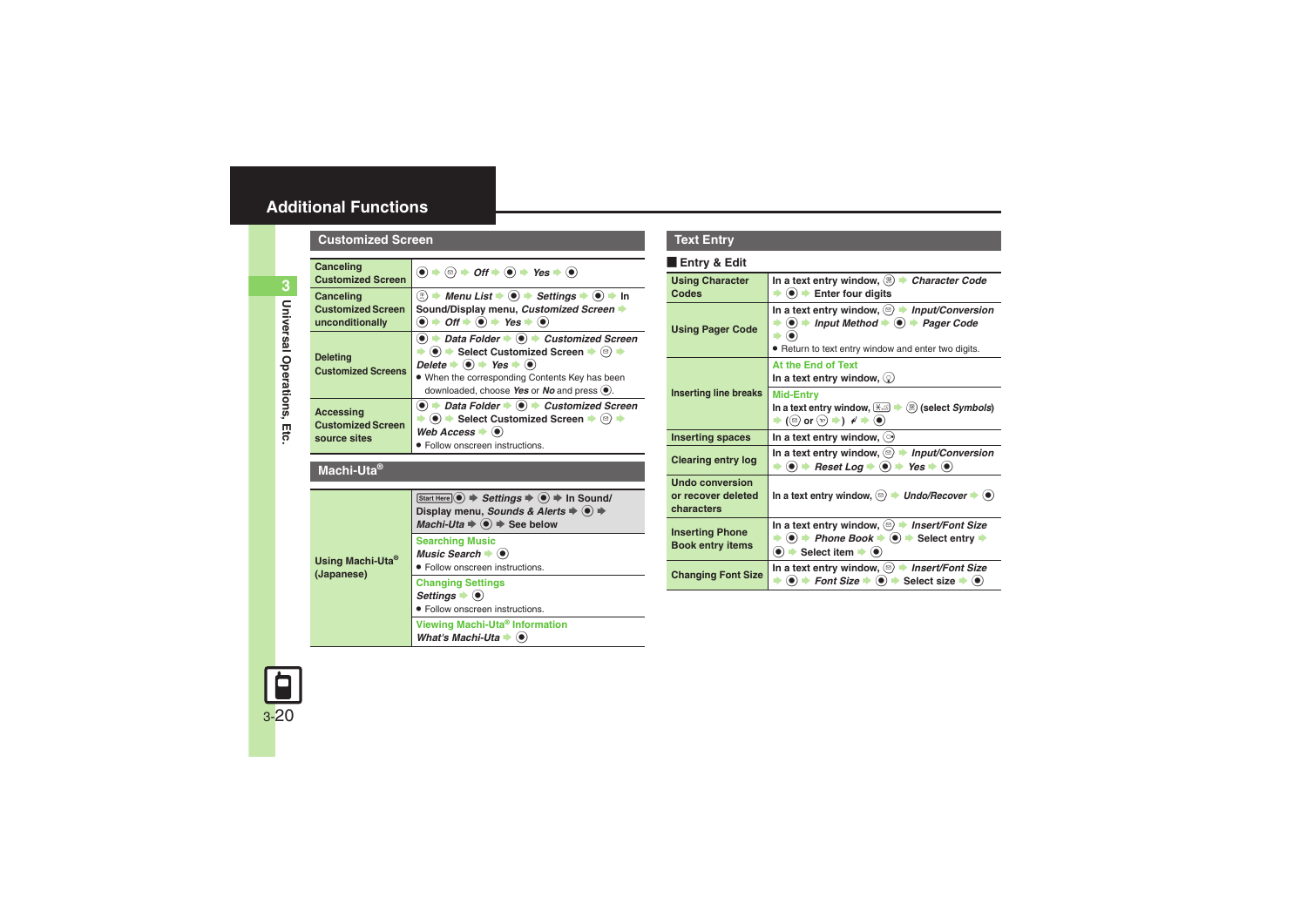### **Additional Functions**

### [ **Conversion**

<span id="page-20-2"></span><span id="page-20-1"></span><span id="page-20-0"></span>

| <b>Disabling</b><br>suggestions based<br>on entered<br>characters         | In a text entry window, $\textcircled{a}$ > Input/Conversion<br>$\textcircled{\textcircled{\textcirc}}$ $\Rightarrow$ Predictive $\Rightarrow$ $\textcircled{\textcircled{\textcirc}}}$ $\Rightarrow$ Off $\Rightarrow$ $\textcircled{\textcircled{\textcirc}}$                                   |
|---------------------------------------------------------------------------|---------------------------------------------------------------------------------------------------------------------------------------------------------------------------------------------------------------------------------------------------------------------------------------------------|
| <b>Disabling</b><br>suggestions based<br>on entered words                 | In a text entry window, $\textcircled{a}$ > Input/Conversion<br>$\Rightarrow$ (0) $\Rightarrow$ Previous Usage $\Rightarrow$ (0) $\Rightarrow$ Off $\Rightarrow$ (0)                                                                                                                              |
| Disabling emoticon/<br>Pictogram<br>suggestions based<br>on entered words | In a text entry window, $\textcircled{a}$ > Input/Conversion<br>$\textcircled{\textcircled{\textcirc}}$ $\textup{H}$ EmoticonWordLink $\textup{\textcircled{\textcircled{\textcirc}}}$ $\textcircled{\textcircled{\textcirc}}}$ $\textup{H}$ $\textup{H}$ $\textcircled{\textcircled{\textcirc}}$ |
| <b>Lowering type</b><br>priorities in<br>suggestion list                  | In a text entry window, $\textcircled{a}$ > Input/Conversion<br>$\textcircled{\textcircled{\textcirc}}$ $\Rightarrow$ Set Low Priority $\Rightarrow$ $\textcircled{\textcircled{\textcircled{\textcirc}}}$ Select type<br>(●) (√<br>$(\mathbf{v})$                                                |
| Selecting a<br>suggestion mode                                            | In a text entry window, $\textcircled{a}$ > Input/Conversion<br>Personal Mode →<br>$\bullet$ $\bullet$ Select mode                                                                                                                                                                                |

## <span id="page-20-4"></span><span id="page-20-3"></span>**User Dictionary**

<span id="page-20-5"></span>

| <b>Deleting entries</b> | $\bigcirc$ $\rightarrow$ Settings $\rightarrow$ $\bigcirc$ $\rightarrow$ $\bigcirc$ Phone/ $\bigcirc$ $\rightarrow$ User<br>Dictionary $\Rightarrow$ Saved Word List $\Rightarrow$ $\circ$ $\Rightarrow$ |
|-------------------------|----------------------------------------------------------------------------------------------------------------------------------------------------------------------------------------------------------|
|                         | Select word $\Rightarrow$ $\circledcirc$ $\Rightarrow$ Yes $\Rightarrow$ $\circledcirc$                                                                                                                  |

## **Dictionary**

### [ **Preloaded & Online Dictionaries**

<span id="page-20-7"></span><span id="page-20-6"></span>

|                                            | Changing Font Size $\bullet \circledast$ $\bullet$ Font Size $\bullet \circledast$ Select size $\bullet \circledast$                                                                         |
|--------------------------------------------|----------------------------------------------------------------------------------------------------------------------------------------------------------------------------------------------|
| Looking up copied<br>words in dictionaries | After copying text, $\circledast$ $\bullet$ $\circledast$ Search by<br>Copied Text $\rightarrow$ 0 $\rightarrow$ Search $\rightarrow$ 0 $\rightarrow$ Select<br>word, etc. $\bullet$ $\odot$ |

<span id="page-20-11"></span><span id="page-20-10"></span><span id="page-20-9"></span><span id="page-20-8"></span>

| <b>Deleting history</b><br>records or<br><b>hookmarks</b> | Start Here ( 2 → 3 → History List or Bookmark<br>$List \Rightarrow ( \bullet ) \Rightarrow$ See below                                                                                                                                                                                                                                                                                                                                       |
|-----------------------------------------------------------|---------------------------------------------------------------------------------------------------------------------------------------------------------------------------------------------------------------------------------------------------------------------------------------------------------------------------------------------------------------------------------------------------------------------------------------------|
|                                                           | <b>One Word</b><br>Select word $\blacktriangleright \textcircled{\scriptsize{\circ}}$ $\blacktriangleright$ Delete $\blacktriangleright \textcircled{\scriptsize{\circ}}$ $\blacktriangleright$ Yes $\blacktriangleright \textcircled{\scriptsize{\circ}}$                                                                                                                                                                                  |
|                                                           | <b>All Words</b><br><b><sup>☉</sup> <math>\rightarrow</math> Delete All <math>\rightarrow</math> (<math>\bullet</math>)</b> $\rightarrow$ Yes $\rightarrow$ ( $\bullet$ )                                                                                                                                                                                                                                                                   |
| Looking up<br>scanned kanji in<br>dictionaries            | <sup>8#2</sup> → <sup>©</sup> → Kanji Grabber → ● → Frame<br>kanji in Loupe $\Rightarrow$ ( $\bullet$ ) $\Rightarrow$ Search $\Rightarrow$ ( $\bullet$ ) $\Rightarrow$<br>Select word, etc. $\blacktriangleright$ ( $\blacklozenge$ )<br>• Definition/translation window opens.                                                                                                                                                             |
| Looking up<br>scanned text in<br>dictionaries             | $\overline{f}$ and $\Rightarrow$ $\odot$ $\Rightarrow$ Scan Text $\Rightarrow$ $\odot$ $\Rightarrow$ Frame text in<br>center of Display $\Rightarrow$ $\circledast$ $\Rightarrow$ Select line $\Rightarrow$ $\circledast$ $\Rightarrow$<br>$\textcircled{\textbullet}$ $\Rightarrow$ Search $\Rightarrow$ $\textcircled{\textbullet}$ Select word, etc. $\Rightarrow$ $\textcircled{\textbullet}$<br>· Definition/translation window opens. |
| Preloaded Dictionaries                                    |                                                                                                                                                                                                                                                                                                                                                                                                                                             |
|                                                           |                                                                                                                                                                                                                                                                                                                                                                                                                                             |
| <b>Viewing dictionary</b><br>information                  | $\overline{m}$ $\rightarrow$ $\odot$ $\rightarrow$ Information $\rightarrow$ ( $\bullet$ )                                                                                                                                                                                                                                                                                                                                                  |
| <b>Online Dictionaries</b>                                |                                                                                                                                                                                                                                                                                                                                                                                                                                             |
| <b>Updating</b><br>dictionary list                        | ※※◎ ⇒ ♡ ⇒ ネット辞書 ⇒ ◉ ⇒ ◎ ⇒<br>Update Dictionaries $\blacktriangleright$ ( $\blacklozenge$ ) $\blacktriangleright$ Yes $\blacktriangleright$ ( $\blacklozenge$ )                                                                                                                                                                                                                                                                              |
| Selecting<br>dictionaries for use                         | Dict. List $\blacktriangleright$ ( $\blacktriangleright$ ) $\blacktriangleright$ Select dictionary $\blacktriangleright$ ( $\blacktriangleright$ ) ( $\mid$ $\mid$ / $\mid$ $\mid$ )<br>$(\mathbf{v})$                                                                                                                                                                                                                                      |
| <b>Selecting image</b><br>download option                 | ※**2 ⇒ ☆) ⇒ ネット辞書 ⇒ (●) ⇒ ⊗ ⇒ Show<br>$Image \rightarrow \textcircled{\bullet}$ $\Rightarrow$ Select option $\Rightarrow$ $\textcircled{\bullet}$<br>• For <i>Auto</i> , choose Yes and press                                                                                                                                                                                                                                               |

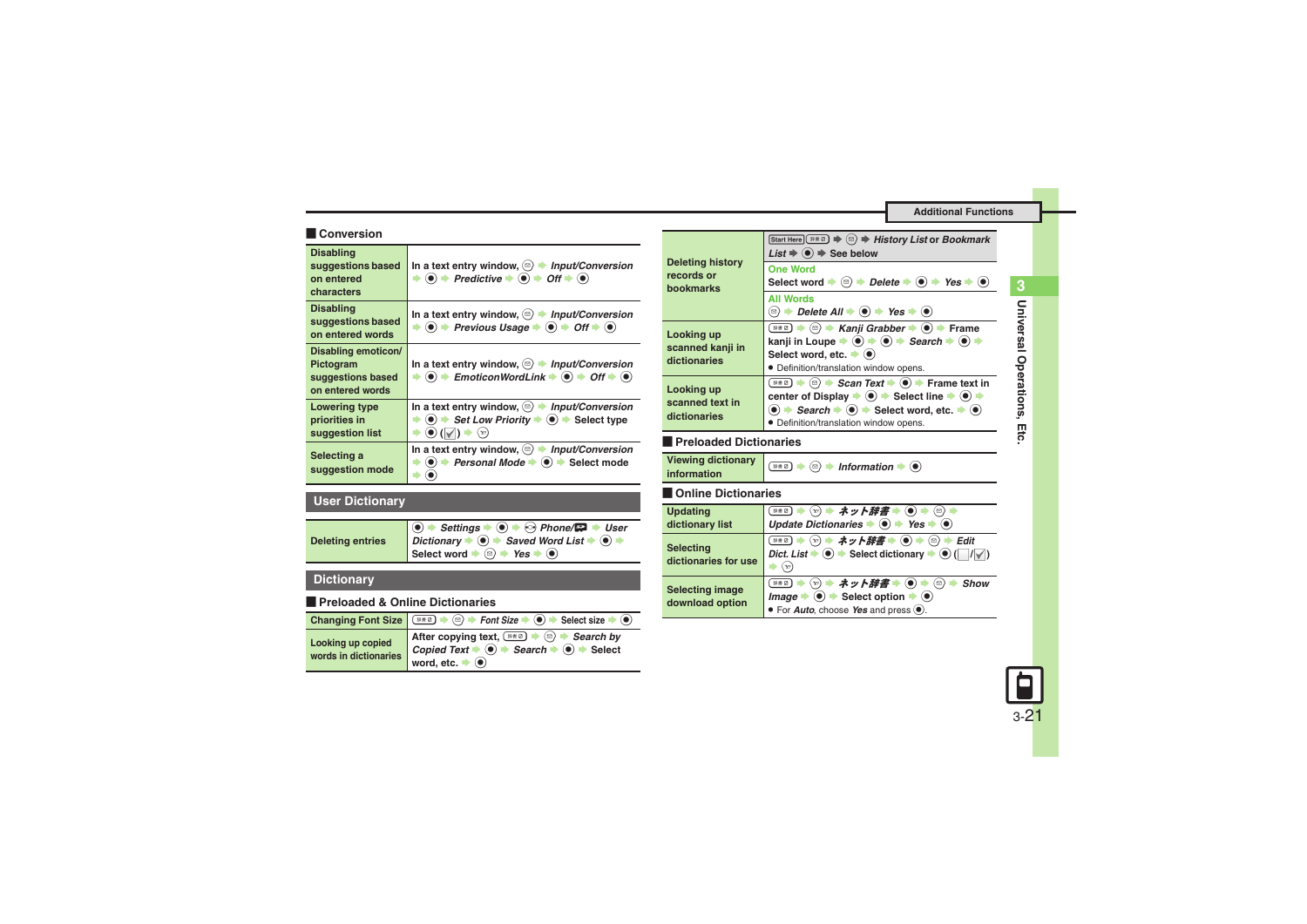<span id="page-21-1"></span><span id="page-21-0"></span>

| <b>Selecting search</b><br>method | - ♡ ⇒ ネット辞書 → (●) → Select<br>辞書 Ø )  <br>pull-down menu $\Rightarrow$ $\circledast$ $\Rightarrow$ Select dictionary $\Rightarrow$<br>$\textcircled{\bullet}$ $\Rightarrow$ $\textcircled{\bullet}$ $\Rightarrow$ Set Search Method $\Rightarrow$ $\textcircled{\bullet}$ $\Rightarrow$ Select<br>option $\bullet$ ( $\bullet$ )<br>• Not available when $\vec{\sigma} \vec{\wedge} \vec{\tau}$ or unsupported<br>dictionary is selected. |
|-----------------------------------|-------------------------------------------------------------------------------------------------------------------------------------------------------------------------------------------------------------------------------------------------------------------------------------------------------------------------------------------------------------------------------------------------------------------------------------------|
| <b>Selecting search</b><br>area   | ◯ ⇒ ネット辞書 → (●) → Select<br>辞書 2 )<br>pull-down menu $\Rightarrow$ $\circledast$ $\Rightarrow$ Select dictionary $\Rightarrow$<br>$\langle \bullet \rangle$ $\Rightarrow$ $\langle \circ \rangle$ $\Rightarrow$ Set Search Area $\Rightarrow$ $\langle \bullet \rangle$ $\Rightarrow$ Select<br>area $\bullet$ ( $\bullet$ )<br>• Not available when $\vec{J} \vec{\wedge} \vec{\tau}$ or unsupported<br>dictionary is selected.          |
| <b>Opening Help</b>               | · ♡ ➡ ネット辞書 ➡ (●) ➡ Select<br>##0) ·<br>pull-down menu → (0) → Select dictionary →<br>$\rightarrow$ Help $\rightarrow$ ( $\bullet$ ) $\rightarrow$ Yes $\rightarrow$ ( $\bullet$ )<br>(⊠)                                                                                                                                                                                                                                                 |

### **Phone Book**

### [ **View Settings**

<span id="page-21-3"></span>

| <b>Changing view for</b><br>entry search<br>window                                       | $\langle \bullet \rangle$ $\Rightarrow$ Phone $\Rightarrow$ $\langle \bullet \rangle$ $\Rightarrow$ Settings/Manage $\Rightarrow$ $\langle \bullet \rangle$<br>Ph.Book Settings $\Rightarrow$ ( $\bullet$ ) $\Rightarrow$ View Settings $\Rightarrow$ ( $\bullet$ )<br>List Only $\bullet$ $\odot$                                                                                           |
|------------------------------------------------------------------------------------------|----------------------------------------------------------------------------------------------------------------------------------------------------------------------------------------------------------------------------------------------------------------------------------------------------------------------------------------------------------------------------------------------|
| <b>Assigning images to</b><br><b>Phone Book entries</b><br>for incoming<br>transmissions | Start Here $\odot$ $\Rightarrow$ Phone $\Rightarrow$ $\odot$ $\Rightarrow$ Add New Entry $\Rightarrow$<br>$\textcircled{\textcolor{blue}{\bullet}}$ $\Rightarrow$ Picture: $\Rightarrow$ $\textcircled{\textcolor{blue}{\bullet}}$ $\Rightarrow$ See below                                                                                                                                   |
|                                                                                          | <b>Assigning Images</b><br>Select folder $\Rightarrow$ ( $\bullet$ ) $\Rightarrow$ Select image $\Rightarrow$ ( $\bullet$ ) $\Rightarrow$ ( $\bullet$ )<br>• To specify image area or zoom in/out, press $\circledcirc$<br>while image appears.<br>• Edit window may open depending on selected image<br>size. To proceed, specify image area or zoom in/out<br>and press $\circledbullet$ . |
|                                                                                          | <b>Capturing Images</b><br>Take a Photo $\Rightarrow$ $\circledast$ Frame image on Display                                                                                                                                                                                                                                                                                                   |

| <b>Hiding</b>      | $\bigcirc$ $\rightarrow$ Phone $\rightarrow$ $\bigcirc$ $\rightarrow$ Settings/Manage $\rightarrow$ $\bigcirc$ $\rightarrow$ |
|--------------------|------------------------------------------------------------------------------------------------------------------------------|
| confirmation after | Ph.Book Settings $\Rightarrow$ $\circledast$ New Number                                                                      |
| calls to/from      | <b>Prompt <math>\Rightarrow</math>  Incoming Call or Outgoing</b>                                                            |
|                    | unsaved numbers $Call \rightarrow \textcircled{\frown} H \rightarrow \textcircled{\frown}$                                   |

**Phone Book Entry**<br>Press  $\circledcirc$  at the end to save entry. (At least a name, phone number or mail address must be entered.)

<span id="page-21-2"></span>

| <b>Saving other</b><br>information | Start Here $\odot$ $\Rightarrow$ Phone $\Rightarrow$ $\odot$ $\Rightarrow$ Add New Entry $\Rightarrow$<br>$\bullet$ $\Rightarrow$ See below                                                                 |
|------------------------------------|-------------------------------------------------------------------------------------------------------------------------------------------------------------------------------------------------------------|
|                                    | <b>Address</b><br>Address: $\rightarrow$ ( $\bullet$ ) $\rightarrow$ Select item $\rightarrow$ ( $\bullet$ ) $\rightarrow$ Complete<br>field $\bullet$ ( $\bullet$ ) $\bullet$<br>$\left(\mathbf{v}\right)$ |
|                                    | <b>Office</b><br>Office: $\Rightarrow$ ( $\bullet$ ) $\Rightarrow$ Select item $\Rightarrow$ ( $\bullet$ ) $\Rightarrow$ Enter text<br>$(\mathbf{v})$                                                       |
|                                    | Homepage<br>Homepage: $\Rightarrow$ ( $\bullet$ ) $\Rightarrow$ Enter URL $\Rightarrow$ ( $\bullet$ ) $\Rightarrow$ Select<br>type $\blacktriangleright$ ( $\blacklozenge$ )                                |
|                                    | <b>Note</b><br>$Note: \rightarrow ( \bullet ) \rightarrow$ Enter text $\rightarrow ( \bullet )$                                                                                                             |
|                                    | <b>Birthday</b><br>Birthday: $\bullet$ ( $\bullet$ ) $\bullet$ Enter date $\bullet$ ( $\bullet$ )                                                                                                           |
|                                    | <b>Location Information</b>                                                                                                                                                                                 |
|                                    | Location Info.: $\Rightarrow$ $\circledast$ $\Rightarrow$ Select option $\Rightarrow$ $\circledast$                                                                                                         |
|                                    | • Subsequent operation varies by option; complete<br>setting accordingly.                                                                                                                                   |

<span id="page-21-4"></span>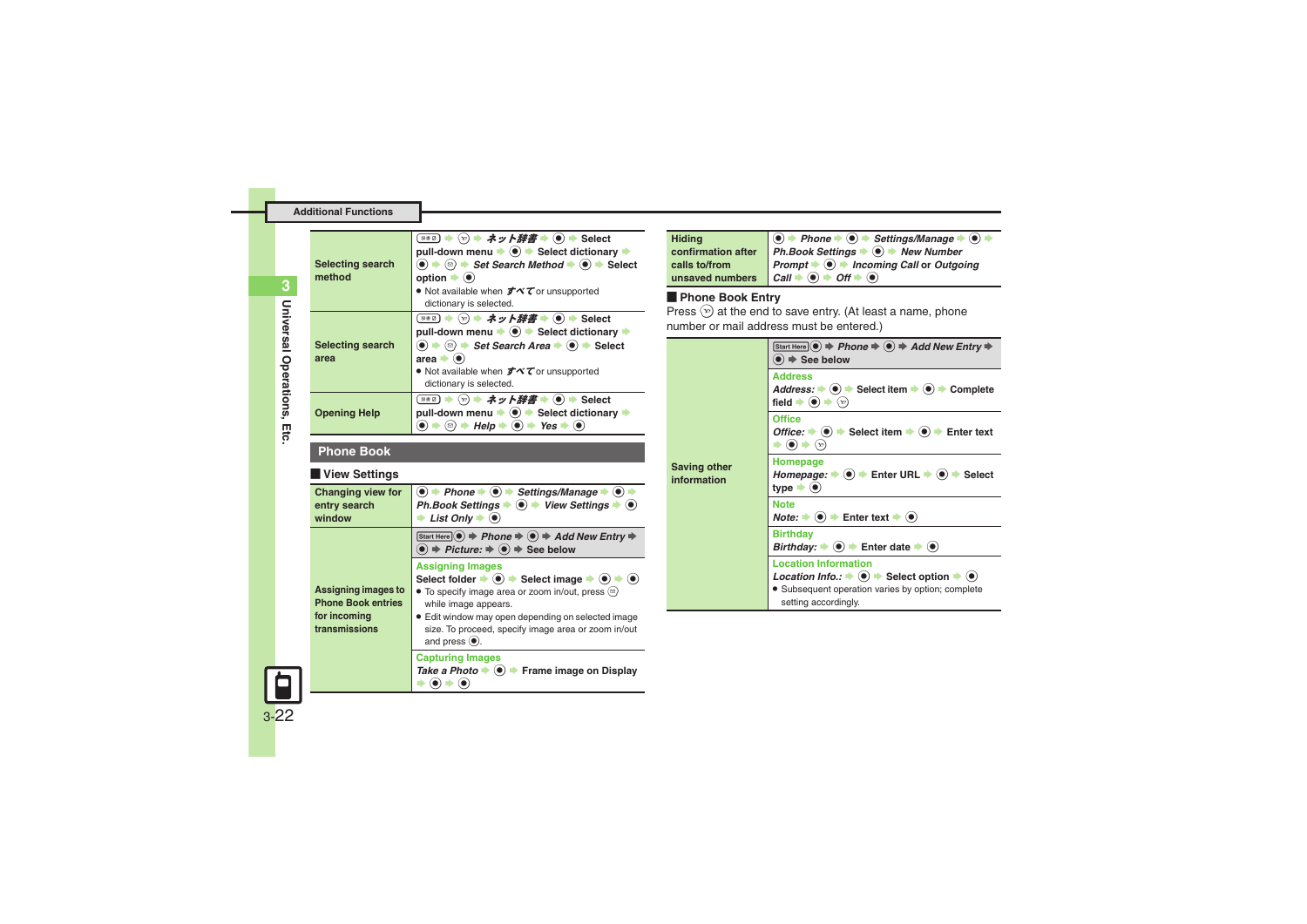<span id="page-22-0"></span>

| <b>Setting Small Light</b><br>status | Start Here $\odot$ $\Rightarrow$ Phone $\Rightarrow$ $\odot$ $\Rightarrow$ Add New Entry $\Rightarrow$<br>$\textcircled{\scriptsize{\bullet}}$ $\Rightarrow$ Select item, e.g., Light-Voice Call: $\Rightarrow$ $\textcircled{\scriptsize{\bullet}}$<br>$\blacktriangleright$ See below                                           |
|--------------------------------------|-----------------------------------------------------------------------------------------------------------------------------------------------------------------------------------------------------------------------------------------------------------------------------------------------------------------------------------|
|                                      | <b>Activating Small Light</b><br>Switch On/Off $\Rightarrow$ ( $\bullet$ ) $\Rightarrow$ On or Link to Sound $\Rightarrow$<br>[ % 25 0 0                                                                                                                                                                                          |
|                                      | <b>Changing Light Color</b><br>Light Color $\Rightarrow$ $\circledast$ $\Rightarrow$ Select color $\Rightarrow$ $\circledast$<br>[ %25 00                                                                                                                                                                                         |
| <b>Changing vibration</b><br>pattern | $\bullet$ $\bullet$ Phone $\bullet$ $\bullet$ $\bullet$ Add New Entry $\bullet$ $\bullet$<br>Select item, e.g., Vibration-Message: $\rightarrow$ $\bullet$<br>Switch On/Off $\Rightarrow$ $\circledast$ $\Rightarrow$ Select option $\Rightarrow$ $\circledast$<br>Vibration Pattern $\bullet$ $\bullet$ Select pattern $\bullet$ |

### <span id="page-22-1"></span>[ **Editing Entries & Categories**

<span id="page-22-4"></span><span id="page-22-3"></span><span id="page-22-2"></span>

| <b>Editing Phone</b><br><b>Book entries</b> | $\rightarrow$ Select entry $\rightarrow$ ( <sup>∞</sup> ) $\rightarrow$ <i>Edit</i> $\rightarrow$ ( $\bullet$ ) $\rightarrow$ Select<br>: ( ٍू)<br>item $\Rightarrow$ $\circledast$ $\Rightarrow$ Edit $\Rightarrow$ $\circledast$ $\Rightarrow$<br>• Edit Reading after editing names.                                                                                                        |
|---------------------------------------------|------------------------------------------------------------------------------------------------------------------------------------------------------------------------------------------------------------------------------------------------------------------------------------------------------------------------------------------------------------------------------------------------|
| <b>Setting incoming</b><br>mail ring time   | $\textcircled{\scriptsize{s}}$ $\Rightarrow$ Select entry $\Rightarrow$ $\textcircled{\scriptsize{s}}$ $\Rightarrow$ Edit $\Rightarrow$ $\textcircled{\scriptsize{s}}$ $\Rightarrow$<br>Tone-New Message: $\Rightarrow$ $\circledcirc$ $\Rightarrow$ Duration $\Rightarrow$ $\circledcirc$<br>Enter time $\bullet$ $\bullet$<br>$\left(\infty\right)$<br>• Available for compatible ringtones. |
| Renaming<br><b>Categories</b>               | $\bullet$ $\bullet$ Phone $\bullet$ $\bullet$ Set Category $\bullet$ $\bullet$<br>Select Category $\rightarrow$ O $\rightarrow$ Edit Name $\rightarrow$ O<br>Enter name                                                                                                                                                                                                                        |

<span id="page-22-7"></span><span id="page-22-6"></span><span id="page-22-5"></span>

| Changing<br><b>Category icons</b>                             | $\textcircled{\bullet}$ $\textup{+}$ Phone $\textup{\bullet}$ $\textcircled{\bullet}$ $\textup{+}$ Set Category $\textup{\bullet}$ $\textcircled{\bullet}$ $\textup{\bullet}$<br>Select Category $\bullet$ ( $\bullet$ ) $\bullet$ Change Icon $\bullet$ ( $\bullet$ ) $\bullet$<br>Select Pictogram $\blacktriangleright$ (0)                                                                                                                                     |
|---------------------------------------------------------------|--------------------------------------------------------------------------------------------------------------------------------------------------------------------------------------------------------------------------------------------------------------------------------------------------------------------------------------------------------------------------------------------------------------------------------------------------------------------|
| Changing<br><b>Category order</b>                             | $\textcircled{\textcircled{\bullet}}$ $\Rightarrow$ Phone $\Rightarrow$ $\textcircled{\textcircled{\bullet}}$ $\Rightarrow$ Set Category $\Rightarrow$ $\textcircled{\textcircled{\bullet}}$ $\Rightarrow$<br>Select Category $\blacktriangleright$ $\langle x \rangle$ $\blacktriangleright$ Select target location<br>. View for By Category Phone Book search changes<br>accordingly.                                                                           |
| Using Entries                                                 |                                                                                                                                                                                                                                                                                                                                                                                                                                                                    |
| Messaging via<br><b>Phone Book</b>                            | Start Here $\textcircled{S} \Rightarrow$ Select entry $\Rightarrow$ $\textcircled{S} \Rightarrow$ See below<br><b>Phone Numbers</b><br>Select phone number $\bullet$ $\bullet$ Freate Message<br>$\Rightarrow$ $\circledcirc$ $\Rightarrow$ <i>S! Mail or SMS</i> $\Rightarrow$ $\circledcirc$ $\Rightarrow$ Complete<br>message $\langle v \rangle$<br><b>Mail Addresses</b><br>Select mail address → (•) → Complete message<br>$\Rightarrow$ $\langle x \rangle$ |
| <b>Initiating S! Circle</b><br><b>Talk via Phone Book</b>     | $\textcircled{?}$ $\blacktriangleright$ Select entry $\blacktriangleright$ $\textcircled{)}$ $\blacktriangleright$ Select phone<br>number $\Rightarrow$ ( $\bullet$ ) $\Rightarrow$ Call S! Circle Talk $\Rightarrow$ ( $\bullet$ ) $\Rightarrow$ ( $\bullet$ )<br>• Set Connection status to <b>Online</b> first.                                                                                                                                                 |
| <b>Placing</b><br>international calls<br>via Phone Book       | $\textcircled{\scriptsize{0}}$ $\Rightarrow$ Select entry $\Rightarrow$ ( $\bullet$ ) $\Rightarrow$ Select phone<br>number $\Rightarrow$ ( $\bullet$ ) $\Rightarrow$ Int'l Call $\Rightarrow$ ( $\bullet$ ) $\Rightarrow$ Select<br>country $\blacktriangleright$ ( $\blacklozenge$ ) $\blacktriangleright$ [a $\cap$ ]                                                                                                                                            |
| <b>Using Location</b><br>Information via<br><b>Phone Book</b> | ◯ $\Rightarrow$ Select entry $\Rightarrow$ ⓒ $\Rightarrow$ Settings $\Rightarrow$ ( $\frac{1}{2}$ )<br>⊠) $\rightarrow$ Set to Destination $\rightarrow$ ( $\bullet$ )<br>• Follow onscreen instructions.                                                                                                                                                                                                                                                          |

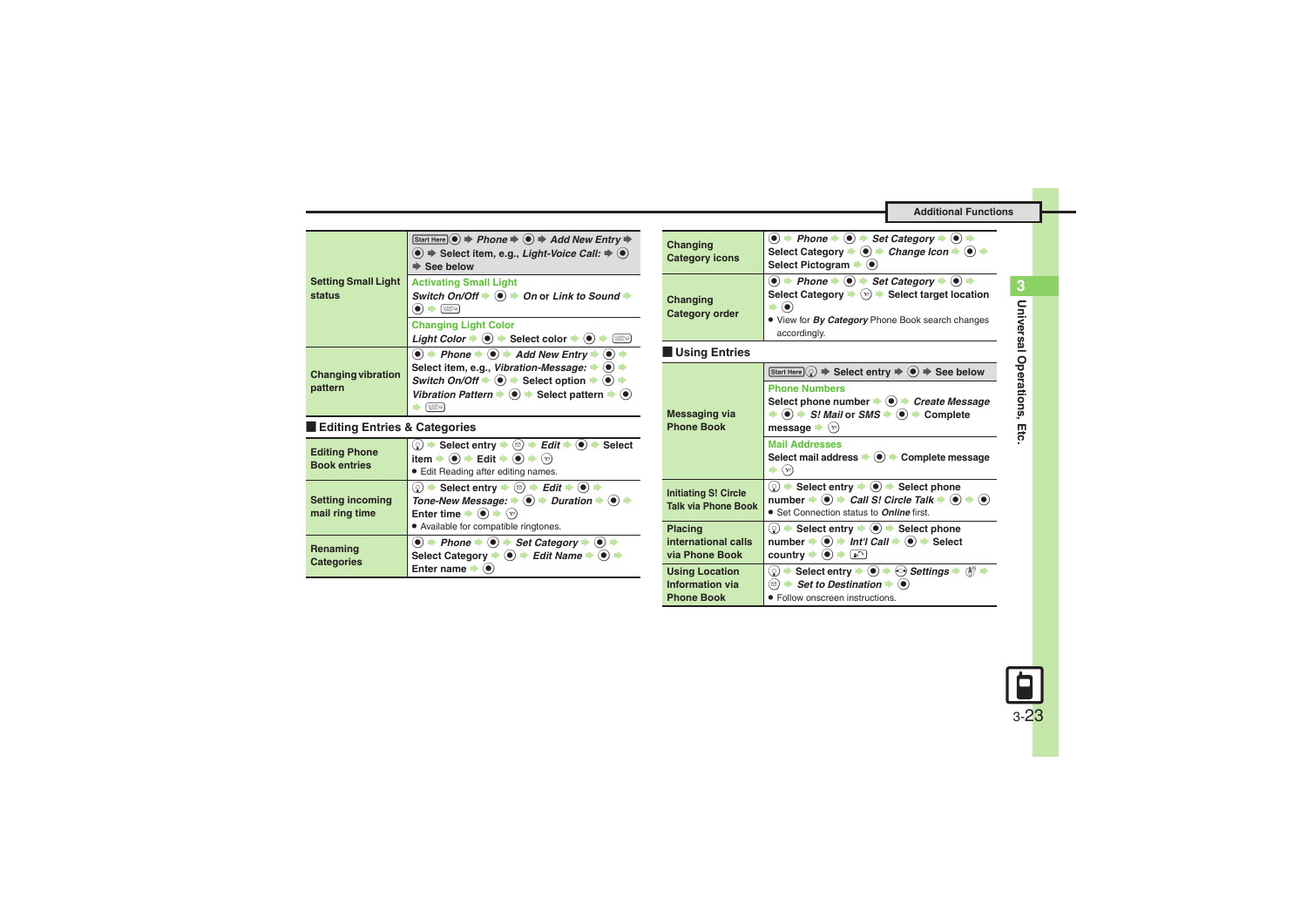### **Additional Functions**

### [ **Managing Entries**

<span id="page-23-3"></span><span id="page-23-2"></span><span id="page-23-1"></span>

| <b>Deleting Phone</b><br><b>Book entries</b> | <b>One Entry</b><br>© $\Rightarrow$ Select entry $\Rightarrow$ ( $\textcircled{e}$ ) $\Rightarrow$ Delete $\Rightarrow$ ( $\textcircled{e}$ ) $\Rightarrow$ Yes<br>$\cdot$ (e)<br><b>All Entries</b><br>$\textcircled{\bullet}$ $\textup{+}$ Phone $\textup{\bullet}$ $\textcircled{\bullet}$ $\textup{\bullet}$ Settings/Manage $\textup{\bullet}$ $\textcircled{\bullet}$ $\textup{\bullet}$<br>Manage Entries $\Rightarrow$ ( $\bullet$ ) $\Rightarrow$ Delete All $\Rightarrow$ ( $\bullet$ ) $\Rightarrow$<br>Select entry type $\Rightarrow$ (a) $\Rightarrow$ Yes $\Rightarrow$ (a) |
|----------------------------------------------|--------------------------------------------------------------------------------------------------------------------------------------------------------------------------------------------------------------------------------------------------------------------------------------------------------------------------------------------------------------------------------------------------------------------------------------------------------------------------------------------------------------------------------------------------------------------------------------------|
| <b>Checking memory</b><br>status             | $\textcircled{\bullet}$ + Phone $\textbullet$ $\textcircled{\bullet}$ + Settings/Manage $\textbullet$ $\textcircled{\bullet}$ +<br>Manage Entries $\Rightarrow$ $\circledast$ Memory Status $\Rightarrow$ $\circledast$                                                                                                                                                                                                                                                                                                                                                                    |
| <b>Copying Phone</b><br><b>Book entries</b>  | One Entry (Handset $\rightarrow$ USIM Card)<br>© $\Rightarrow$ Select entry $\Rightarrow$ <sup>©</sup> $\Rightarrow$ <i>Manage Entries</i> $\Rightarrow$<br>$\bullet$ $\Rightarrow$ Copy Entry to USIM $\Rightarrow$ $\bullet$ Yes $\Rightarrow$ $\bullet$                                                                                                                                                                                                                                                                                                                                 |
|                                              | One Entry (USIM Card → Handset)<br>◯ $\Rightarrow$ © $\Rightarrow$ Ph.Book Settings $\Rightarrow$ ( $\bullet$ ) $\Rightarrow$ Select<br>Phone Book $\Rightarrow$ $\bullet$ $\Rightarrow$ USIM Memory $\Rightarrow$ $\bullet$ $\Rightarrow$<br>Select entry $\blacktriangleright$ ( $\textcircled{e}$ ) $\blacktriangleright$ <i>Manage Entries</i> $\blacktriangleright$ ( $\bullet$ ) $\blacktriangleright$<br>Copy Entry to Phone $\blacktriangleright$ ( $\blacklozenge$ )                                                                                                              |
|                                              | <b>All Entries</b><br>$\textcircled{\scriptsize{0}}$ $\Rightarrow$ $\textcircled{\scriptsize{n}}$ Manage Entries $\Rightarrow$ $\textcircled{\scriptsize{n}}$ $\Rightarrow$ Copy All<br>$\Rightarrow$ (0) $\Rightarrow$ Select method $\Rightarrow$ (0) $\Rightarrow$ Yes $\Rightarrow$ (0)<br>. If handset/USIM Card memory is low, some entries<br>may not be copied.                                                                                                                                                                                                                    |

| <b>Editing Categories</b><br>on USIM Card            | <b>Renaming Categories</b><br>Select Category $\Rightarrow$ ( $\bullet$ ) $\Rightarrow$ Edit Name $\Rightarrow$ ( $\bullet$ ) $\Rightarrow$<br>Enter name $\blacktriangleright$ ( $\blacklozenge$ )                                                                        |
|------------------------------------------------------|----------------------------------------------------------------------------------------------------------------------------------------------------------------------------------------------------------------------------------------------------------------------------|
|                                                      | <b>Changing Order</b><br>Select Category $\blacktriangleright$ $\langle x \rangle$ $\blacktriangleright$ Select target location                                                                                                                                            |
|                                                      | <b>Changing Icons</b><br>Select Category $\Rightarrow$ ( $\bullet$ ) $\Rightarrow$ Change Icon $\Rightarrow$ ( $\bullet$ ) $\Rightarrow$<br>Select Pictogram $\blacktriangleright$ ( $\blacklozenge$ )                                                                     |
| Changing default<br>storage media for<br>new entries | $\bullet$ $\bullet$ Phone $\bullet$ $\bullet$ $\bullet$ Settings/Manage $\bullet$ $\bullet$ $\bullet$<br>Ph.Book Settings $\Rightarrow$ $\circledast$ $\Rightarrow$ Save New Entry $\Rightarrow$<br>USIM Memory or Ask Each Time $\blacktriangleright$ ( $\blacklozenge$ ) |
| Switching reference<br><b>Phone Book</b>             | $\bullet$ $\bullet$ Phone $\bullet$ $\bullet$ $\bullet$ Settings/Manage $\bullet$ $\bullet$<br>Ph.Book Settings $\Rightarrow$ ( $\bullet$ ) $\Rightarrow$ Select Phone Book<br>$\rightarrow$ 110111 Members of Bath $\rightarrow$ (a)                                      |

 $\rightarrow$   $\odot$   $\rightarrow$  *USIM Memory* or *Both*  $\rightarrow$   $\odot$ 

**Start Here** ● → Phone → ● → Set Category →  $\textcircled{\textcircled{\textcirc}} \Rightarrow \textcircled{\textcircled{\textcirc}}$  **Change to USIM**  $\Rightarrow$  **See below** 

### [ **Mode (Double Number)**

**Editing Categories on** 

<span id="page-23-4"></span>**Cha storage media for new** 

**Swi** 

First, activate Double Number.

<span id="page-23-0"></span>

| <b>Changing modes of</b><br>all entries at once | $\textcircled{\bullet}$ $\Rightarrow$ Phone $\Rightarrow$ $\textcircled{\bullet}$ $\Rightarrow$ Settings/Manage $\Rightarrow$ $\textcircled{\bullet}$<br>Manage Entries $\bullet$ $\bullet$ Change Mode(All)<br>Select mode $\blacktriangleright$ ( $\blacklozenge$ )                 |
|-------------------------------------------------|---------------------------------------------------------------------------------------------------------------------------------------------------------------------------------------------------------------------------------------------------------------------------------------|
| <b>Changing modes</b><br>of multiple entries    | (☉) + Manage Entries + (●) + Multiple<br>(٥.<br>Selection $\Rightarrow$ $\circledast$ $\Rightarrow$ Select entry $\Rightarrow$ $\circledast$ ( $\Box$ / $\Box$ )<br>Change Mode $\Rightarrow$ ( $\bullet$ ) $\Rightarrow$ Select mode $\Rightarrow$<br>$\Xi$ .                        |
| <b>Changing modes of</b><br>entries by Category | Select Category $\Rightarrow$ ( $\triangle$ ) $\Rightarrow$ Manage Entries<br>Ω.<br>$\textcircled{\textbf{A}}$ + Change Mode(Category) $\Rightarrow$ $\textcircled{\textbf{A}}$<br>Select mode $\blacktriangleright$ ( $\blacklozenge$ )<br>• Set search method to By Category first. |